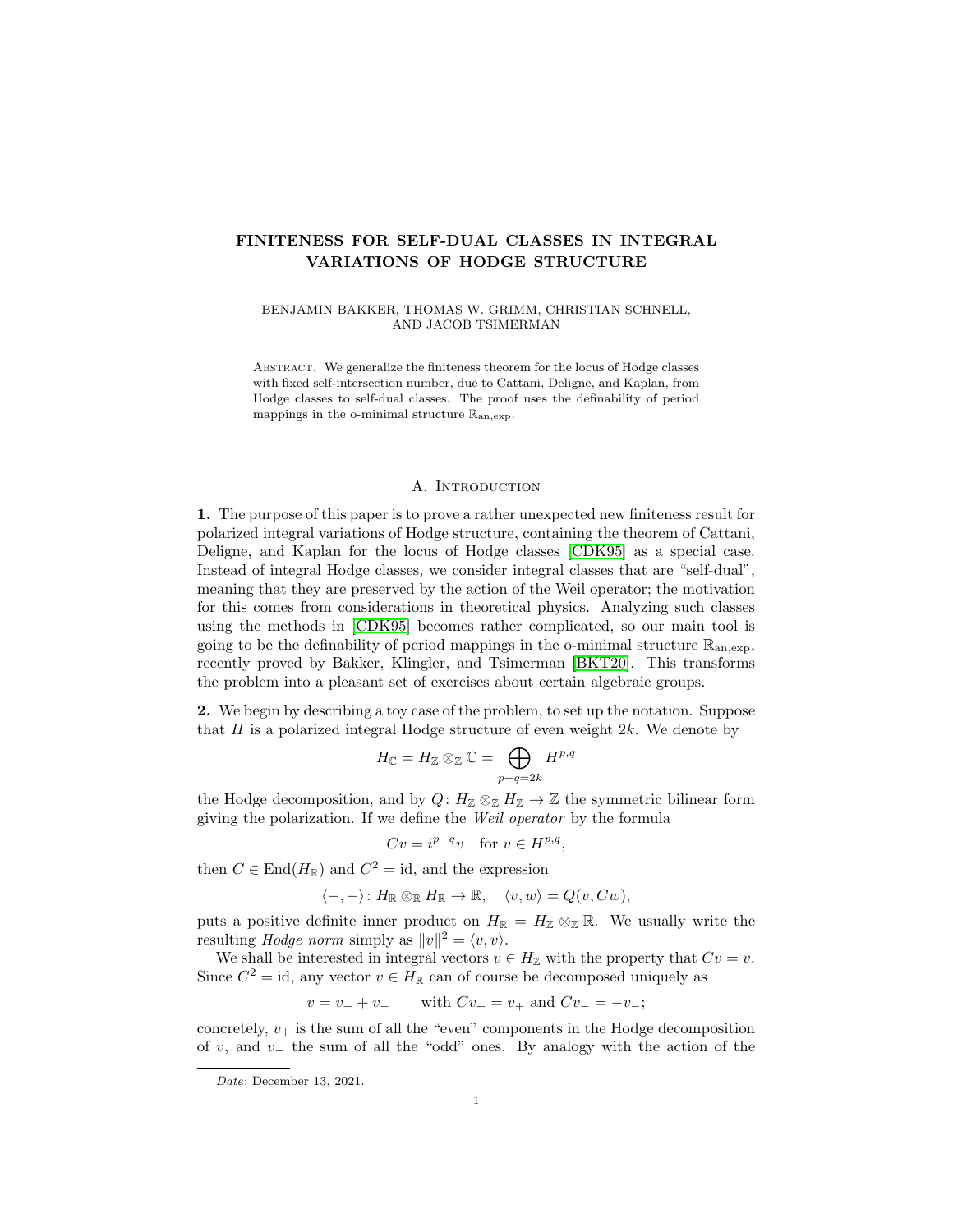Hodge  $*$ -operator on the cohomology of four-manifolds, we may call  $v_+$  and  $v_-$  the self-dual respectively anti-self-dual part of v. With this notation, we have

$$
||v||2 = ||v+||2 + ||v-||2 \ge ||v+||2 - ||v-||2 = Q(v, v),
$$

with equality exactly when  $Cv = v$ . Among integral vectors with a fixed value of  $Q(v, v)$ , those with  $Cv = v$  therefore have the smallest possible Hodge norm  $||v||^2$ . In this setting, we have the following completely trivial finiteness result: the set

$$
H_q^+ = \{ v \in H_\mathbb{Z} \mid Cv = v \text{ and } Q(v, v) = q \}
$$

of self-dual integral vectors with a given self-intersection number  $q \geq 1$  is finite. Our main theorem is a generalization of this fact to arbitrary polarized integral variations of Hodge structure of even weight.

**3.** We now turn to the main result. Let  $X$  be a nonsingular complex algebraic variety, not necessarily complete, and let  $\mathcal H$  be a polarized integral variation of Hodge structure on X, of even weight  $2k$ . Let  $p: E \to X$  be the underlying complex vector bundle, whose sheaf of holomorphic sections is isomorphic to  $\mathscr{O}_X \otimes_{\mathbb{Z}} \mathcal{H}_{\mathbb{Z}}$ ; here  $\mathcal{H}_{\mathbb{Z}}$  denotes the underlying local system of free  $\mathbb{Z}$ -modules. At each point  $x \in X$ , the complex vector space  $E_x = p^{-1}(x)$  is equipped with a polarized integral Hodge structure of weight 2k; the set of integral vectors coincides with the stalk  $\mathcal{H}_{\mathbb{Z},x}$ . We denote by  $C_x \in End(E_x)$  the Weil operator, and by  $Q_x$  the polarization; it is the stalk of the pairing  $Q: \mathcal{H}_{\mathbb{Z}} \otimes_{\mathbb{Z}} \mathcal{H}_{\mathbb{Z}} \to \mathbb{Z}_X$  that defines the polarization on  $\mathcal{H}$ . We shall think of the points of E as pairs  $(x, v)$ , where  $x \in X$  and  $v \in E_x$ .

Recall that  $E$  is actually an algebraic vector bundle; the algebraic structure is uniquely determined by  $H$ . We shall give both E and X the  $\mathbb{R}_{\text{an,exp}}$ -definable structure extending their algebraic structure; then the projection  $p: E \to X$  becomes a morphism of definable spaces. Our main result is that the set of all self-dual integral classes with fixed self-intersection number is a definable subspace of E.

<span id="page-1-0"></span>**Theorem 3.1.** Let  $H$  be a polarized integral variation of Hodge structure of even weight on a nonsingular complex algebraic variety X. For each  $q \geq 1$ , the set

 $\{(x,v) \in E \mid v \in E_x \text{ is integral, } C_x v = v, \text{ and } Q_x(v,v) = q \}$ 

is a definable, closed, real-analytic subspace of E, and the restriction of  $p: E \to X$ to this set is proper with finite fibers.

4. Several useful variants of the main result can be obtained by tensoring with certain auxiliary Hodge structures. The first one is the analogue of [Theorem 3.1](#page-1-0) for integral classes that are anti-self-dual.

<span id="page-1-1"></span>**Corollary 4.1.** Let  $H$  be a polarized integral variation of Hodge structure of even weight on a nonsingular complex algebraic variety X. For each  $q \geq 1$ , the set

$$
\{(x,v) \in E \mid v \in E_x \text{ is integral}, C_x v = -v, \text{ and } Q_x(v,v) = -q \}
$$

is a definable, closed, real-analytic subspace of E, and the restriction of  $p: E \to X$ to this set is proper with finite fibers.

The second one is a generalization to polarized integral variations of Hodge structure of arbitrary weight, where we now consider pairs of integral classes that are related by the Weil operator.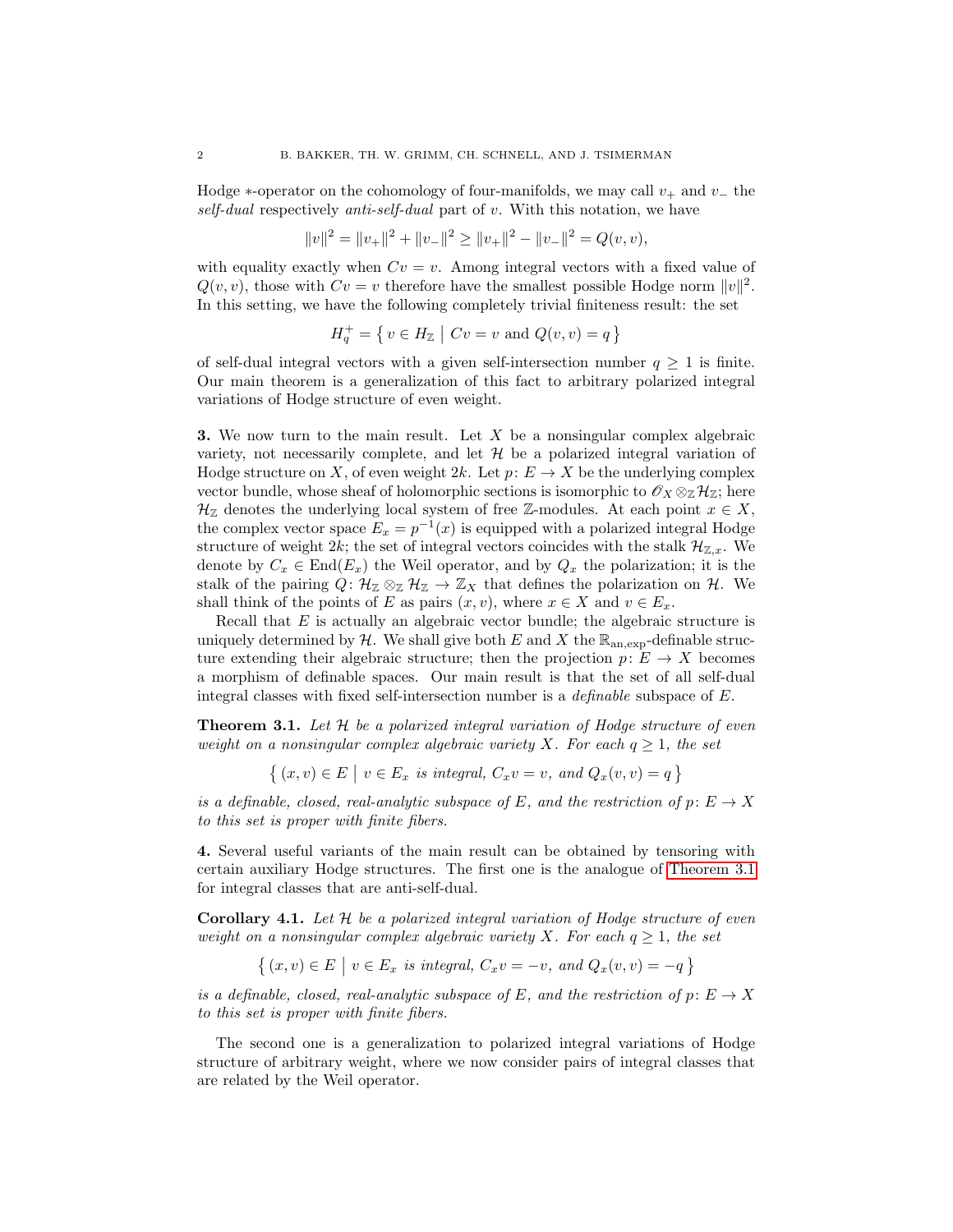<span id="page-2-0"></span>Corollary 4.2. Let H be a polarized integral variation of Hodge structure on a nonsingular complex algebraic variety X. For each  $q \geq 1$ , the set

$$
\{(x, v, w) \in E \times_X E \mid v, w \in E_x \text{ are integral, } v = C_x w, \text{ and } Q_x(v, w) = q \}
$$

is a definable, closed, real-analytic subspace of  $E \times_X E$ , and the restriction of  $p: E \times_X E \to X$  to this set is again proper with finite fibers.

Note that when  $H$  is an integral Hodge structure of  $odd$  weight, the Weil operator  $C \in End(H_{\mathbb{R}})$  satisfies  $C^2 = -id$ , and so its eigenvalues are the two complex numbers  $\pm i$ . The condition  $v = Cw$  is equivalent to

$$
C(v + iw) = i(v + iw),
$$

which is saying that  $v + iw \in H_{\mathbb{Z}} \otimes_{\mathbb{Z}} \mathbb{Z}[i]$  is an eigenvector of the Weil operator that is integral with respect to the Gaussian integers  $\mathbb{Z}[i]$ .

5. Unlike in the case of Hodge classes, the locus of self-dual (or anti-self-dual) classes is in general not a complex analytic subset of the vector bundle  $E$ , hence in particular not algebraic. The reason is that the Weil operator  $C_x \in End(E_x)$ depends real analytically – but not complex analytically – on the point  $x \in X$ , which means that  $C_xv = \pm v$  is not a holomorphic condition. We intend to discuss both the local structure of the locus of self-dual classes, and its more precise behavior near a divisor with normal crossing singularities, in a future paper. Here we only give two examples to show what these loci can look like in practice.

6. Our first example concerns anti-self-dual classes on K3 surfaces; these show up naturally in Verbitsky's study of ergodic complex structures on hyperkähler manifolds [\[Ver15,](#page-25-1) [Ver17\]](#page-25-2).

Example 6.1. Let S be a (not necessarily algebraic) K3 surface and let  $\Lambda_{\mathbb{Z}}$  =  $H^2(S,\mathbb{Z})$  together with the cup product pairing. By the Torelli theorem, the moduli space is isomorphic to  $\Gamma \backslash D$ , and has complex dimension 20. Concretely, if  $H^{2,0}(S) = \mathbb{C}\sigma$ , the period domain is the complex manifold

$$
D = \left\{ \left[ \sigma \right] \in \mathbb{P}\Lambda_{\mathbb{C}} \cong \mathbb{P}^{21} \middle| Q(\sigma, \sigma) = 0 \text{ and } Q(\sigma, \bar{\sigma}) < 0 \right\}.
$$

The set of points where a given integral class  $v \in \Lambda_{\mathbb{Z}}$  is anti-self-dual, of Hodge type  $(2,0) + (0,2)$ , is easily seen to be

$$
\left\{\,[\sigma]\in\mathbb{P}^{21}\ \big|\ Q(\sigma,\bar{\sigma})v=Q(v,\bar{\sigma})\sigma+Q(v,\sigma)\bar{\sigma})\,\right\}
$$

This is a totally real submanifold of real dimension 20.

Using Ratner theory, Verbitsky shows that for any finite index subgroup  $\Gamma \subset$  $O(\Lambda_{\mathbb{Z}})$ , orbits Γp come in three flavors: closed orbits, dense orbits, and orbits whose closures are the Γ-orbit of an anti-self-dual locus. The three behaviors correspond to the three possibilities  $rk((H^{2,0} \oplus H^{0,2}) \cap \Lambda_{\mathbb{Z}}) = 2,0,1$ , respectively, for the Hodge structure associated to  $p$ . The same analysis holds more generally for the period domain associated to the degree two cohomology of any (possibly singular) hyperkähler variety, and is important for instance in the proof of the global Torelli theorem in the singular case [\[BL18\]](#page-24-1).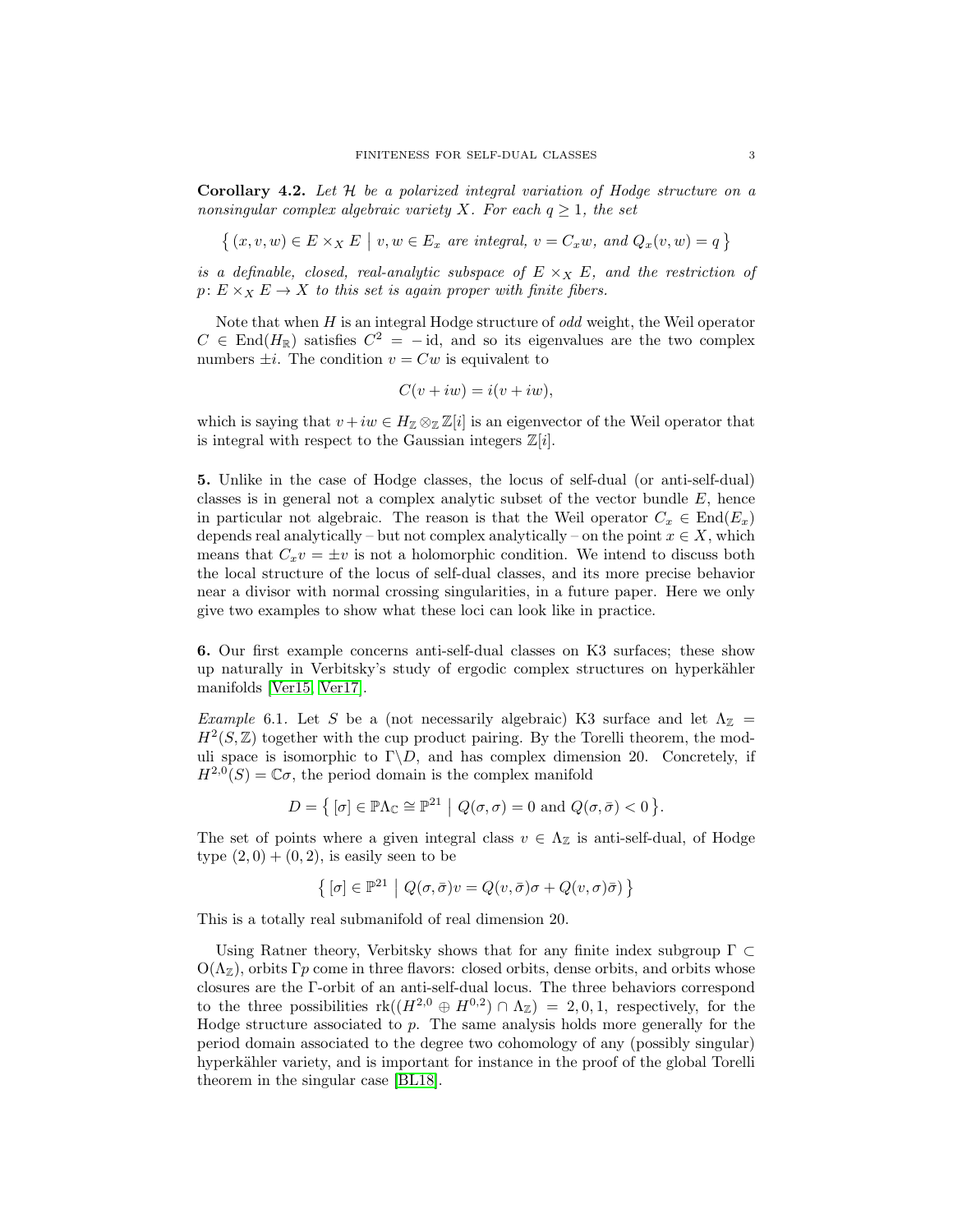7. Our second example is self-dual classes in certain nilpotent orbits. This is less geometric, but provides us with a large family of examples. For the general theory, see [\[CKS86,](#page-25-3) §3] and the survey paper [\[CK89,](#page-25-4) §3] by Cattani and Kaplan.

Example 7.1. Let  $H_{\mathbb{Z}}$  be a free Z-module of finite rank, and let  $Q: H_{\mathbb{Z}} \otimes_{\mathbb{Z}} H_{\mathbb{Z}} \to \mathbb{Z}$  be a nondegenerate symmetric bilinear pairing. Suppose that we have a representation  $\rho: \mathfrak{sl}_2(\mathbb{C}) \to \text{End}(H_{\mathbb{C}})$  of the Lie algebra  $\mathfrak{sl}_2(\mathbb{C})$ , such that

$$
N = \rho \begin{pmatrix} 0 & 1 \\ 0 & 0 \end{pmatrix} \in \text{End}(H_{\mathbb{Q}}) \quad \text{and} \quad Y = \rho \begin{pmatrix} 1 & 0 \\ 0 & -1 \end{pmatrix} \in \text{End}(H_{\mathbb{R}})
$$

satisfy  $Q(Nv, w) + Q(v, Nw) = 0$  and  $Q(Yv, w) = Q(v, Yw)$  for all  $v, w \in H_{\mathbb{C}}$ , and such that  $e^N \in \text{End}(H_{\mathbb{Z}})$ . Let F be a decreasing filtration of  $H_{\mathbb{C}}$  such that

$$
Y(F^p) \subseteq F^p
$$
 and  $N(F^p) \subseteq F^{p-1}$  for all  $p \in \mathbb{Z}$ .

Further assume that  $F_{\sharp} = e^{iN} F$  is the Hodge filtration of an integral Hodge structure of even weight on  $H_{\mathbb{Z}}$ , polarized by the pairing  $Q$ . Then it is known [\[CK89,](#page-25-4) Prop. 3.9] that the nilpotent orbit

$$
\mathbb{H} \to D, \quad z \mapsto e^{zN} F,
$$

descends to a polarized integral variation of Hodge structure on ∆<sup>∗</sup> , whose monodromy transformation is  $T = e^N$ . Let us describe the locus of points in H where a given integral class  $v \in H_{\mathbb{Z}}$  is self-dual. Write  $z = x + iy$ . Let  $C_{\sharp} \in \text{End}(H_{\mathbb{R}})$ denote the Weil operator of the Hodge structure  $F_{\sharp}$ . From the identity

$$
e^{zN}F = e^{xN}e^{iyN}F = e^{xN}e^{-\frac{1}{2}\log yY}e^{iN}e^{\frac{1}{2}\log yY}F = e^{xN}e^{-\frac{1}{2}\log yY}F_{\sharp}
$$

and the fact that both exponential factors are elements of the real Lie group  $G(\mathbb{R}),$ it follows that the Weil operator of the Hodge structure  $e^{zN}F$  is

<span id="page-3-0"></span>
$$
e^{xN}e^{-\frac{1}{2}\log yY}C_{\sharp}e^{\frac{1}{2}\log yY}e^{-xN}.
$$

The set of points  $z \in \mathbb{H}$  where our integral class  $v \in H_{\mathbb{Z}}$  is self-dual is therefore defined by the simple equation

(7.2) 
$$
C_{\sharp}\left(e^{\frac{1}{2}\log y \, Y}e^{-xN}v\right) = e^{\frac{1}{2}\log y \, Y}e^{-xN}v.
$$

At each point, the Hodge norm of v is of course equal to  $Q(v, v)$ . If the set contains points with  $y = \text{Im } z$  arbitrarily large, then necessarily  $v \in W_0(N)$ . Since

$$
W_0(N) = \bigoplus_{\ell \leq 0} E_{\ell}(Y),
$$

we have a decomposition  $v = v_0 + v_{-1} + \cdots$ , where  $Yv_\ell = \ell v_\ell$ . Now the Weil operator  $C_{\sharp}$  interchanges the two weight spaces  $E_{\pm\ell}(Y)$ , because  $YC_{\sharp} + C_{\sharp}Y = 0$ , for example by [\[CKS86,](#page-25-3) (6.35)]. Since  $e^{\frac{1}{2}\log y Y}e^{-xN}v \in W_0(N)$ , the identity in [\(7.2\)](#page-3-0) implies that  $e^{\frac{1}{2}\log y Y}e^{-xN}v \in E_0(Y)$ , and hence that

$$
v = e^{xN} e^{-\frac{1}{2} \log y Y} v_0 = e^{xN} v_0.
$$

Now there are two possibilities. Either  $Nv = 0$  and  $v = v_0$ , or  $Nv \neq 0$ . In the first case, v is self-dual at every point  $z \in \mathbb{H}$ ; in the second case, the equation  $v = e^{xN}v_0$ uniquely determines the value of  $x \in \mathbb{R}$ , and v is self-dual along the vertical ray  $Re z = x$ . The connected components of the locus of self-dual classes are therefore of two different kinds: one kind projects isomorphically to the entire punctured disk  $\Delta^*$ ; the other to a single angular ray in  $\Delta^*$ .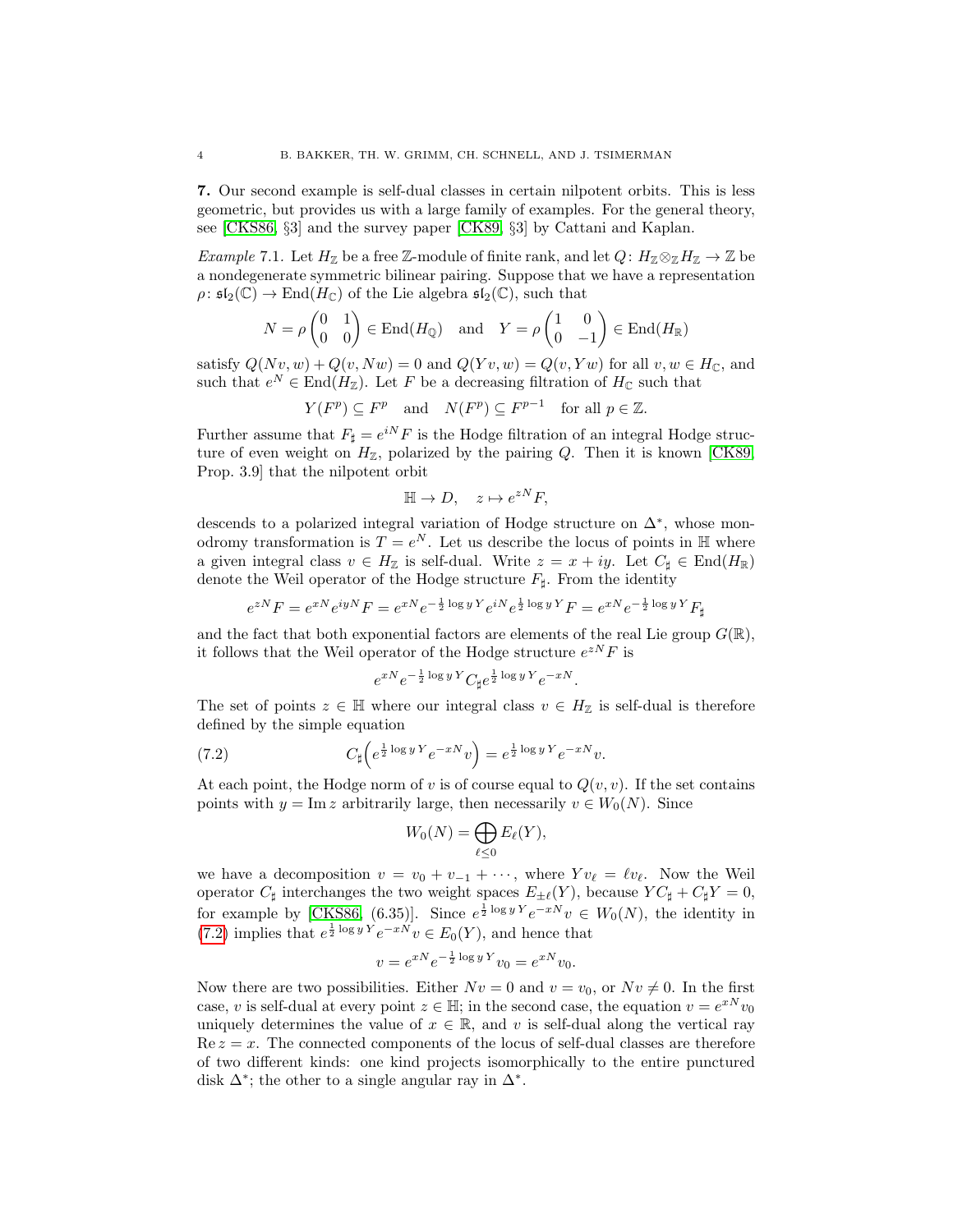8. Acknowledgements. During the preparation of this paper, B.B. was partially supported by NSF grant DMS-1848049. The research of Th.G. is in part supported by the Dutch Research Council (NWO) via a Start-Up grant and a Vici grant. Ch.S. is partially supported by NSF grant DMS-1551677 and by a Simons Fellowship from the Simons Foundation. He thanks the Max-Planck-Institute for providing him with excellent working conditions during his stay in Bonn.

### B. Background on definability

9. The theory of o-minimal structures provides a precise notion of tameness for subsets of euclidean space and functions on them. It is flexible enough to allow for complicated constructions but restrictive enough to imply strong finiteness properties. A general reference for this section is [\[vdD98\]](#page-25-5).

10. To formalize this notion, we first introduce a way to describe collections of subsets of  $\mathbb{R}^n$  which are closed under a variety of natural operations.

**Definition 10.1.** A structure S is a collection  $(S_n)_{n\in\mathbb{N}}$  where each  $S_n$  is a set of subsets of  $\mathbb{R}^n$  satisfying the following conditions:

- (1) Each  $S_n$  is closed under finite intersections, unions, and complements;
- (2) The collection  $(S_n)$  is closed under finite Cartesian products and coordinate projections;
- (3) For every polynomial  $P \in \mathbb{R}[x_1, \ldots, x_n]$ , the zero set

$$
(P = 0) := \{x \in \mathbb{R}^n \mid P(x) = 0\} \subset \mathbb{R}^n
$$

is an element of  $S_n$ .

We refer to an element  $U \in S_n$  as an S-definable subset  $U \subset \mathbb{R}^n$ . For  $U \in S_n$ , and  $V \in S_m$ , we say a map  $f: U \to V$  of S-definable sets is S-definable if the graph is as a subset of  $\mathbb{R}^{m+n}$ . When the structure S is clear from context, we will often just refer to "definable" sets and functions.

11. For each *n* taking  $S_n$  to be the Boolean algebra generated by real algebraic subsets  $(P = 0)$  of  $\mathbb{R}^n$ , the resulting S is not a structure. For example, the algebraic set  $(x^2 - y = 0) \subset \mathbb{R}^2$  projects to the semialgebraic set  $(y \ge 0) \subset \mathbb{R}$ . On the other hand, if we take  $S_n$  to be the Boolean algebra generated by real semialgebraic subsets  $(P \ge 0)$  of  $\mathbb{R}^n$ , then by the Tarski–Seidenberg theorem the resulting  $S =$  $\mathbb{R}_{\text{alg}}$  is a structure.

Note. Tarski–Seidenberg is usually phrased as quantifier elimination for the real ordered field. Indeed, the above axioms for a structure say that definable sets are closed under first order formulas, as intersections, unions, and complements correspond to the logical operators "and", "or", and "not", while the projection axiom corresponds to universal and existential quantifiers. For this reason, structures have been studied extensively in model theory.

12. Surprisingly, a good notion of tame structure can be achieved by simply restricting the definable subsets of the real line:

**Definition 12.1.** A structure S is said to be o-minimal if  $S_1 = (\mathbb{R}_{\text{alg}})_1$ —that is, if the S-definable subsets of the real line are exactly finite unions of intervals.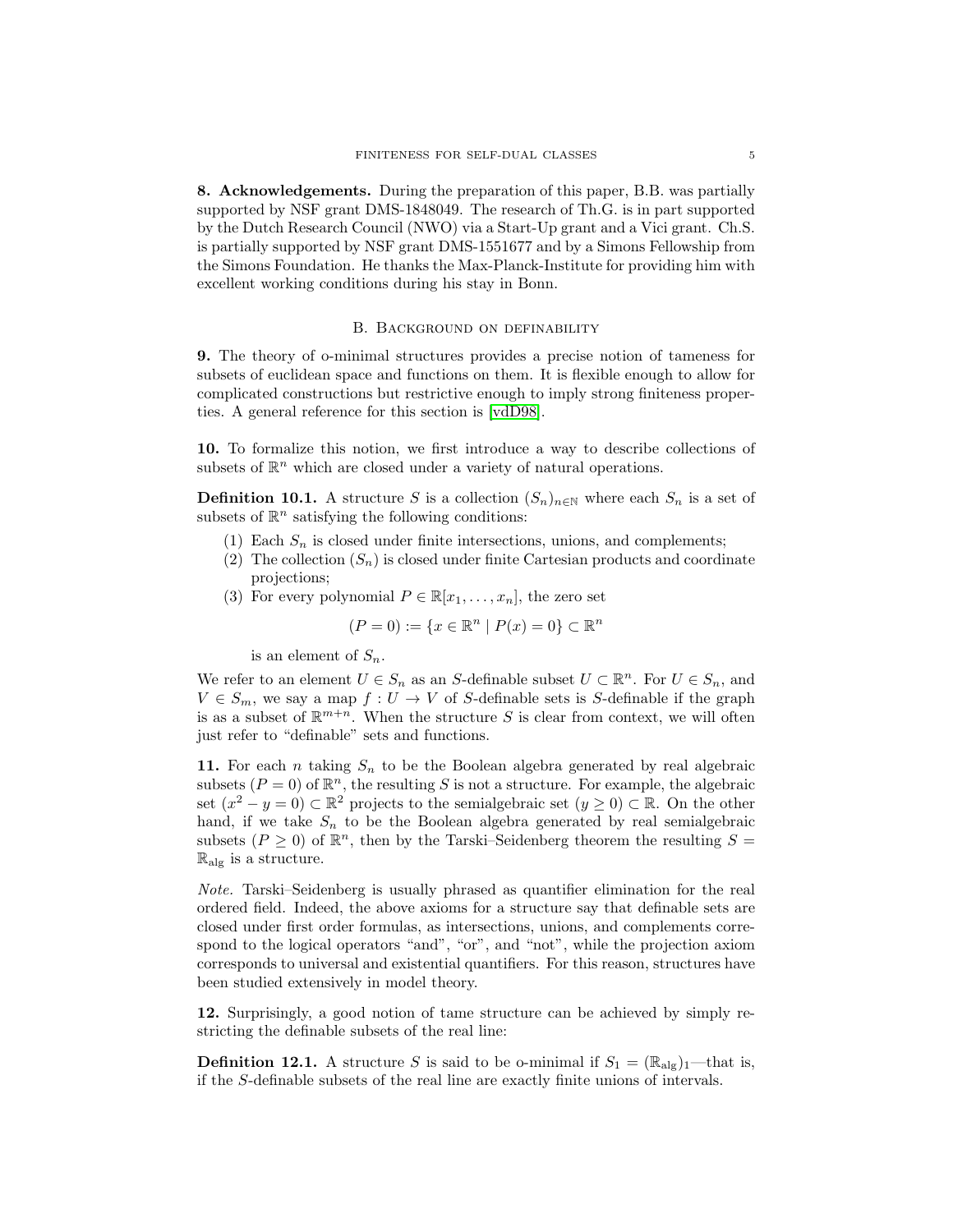Sets and functions which are definable in an o-minimal structure have very nice properties, including the following. Here we fix an o-minimal structure  $S$  and by "definable" we mean "S-definable."

• For any definable function  $f: U \to V$  with finite fibers, the fiber size  $|f^{-1}(v)|$  is a definable function. In particular, it is uniformly bounded, and for any  $n$  the set

$$
\{v \in V \mid |f^{-1}(v)| = n\}
$$

is definable.

- Any definable subset  $U \subset \mathbb{R}^n$  admits a definable triangulation: it is definably homeomorphic to a finite simplicial complex.
- Any definable subset  $U \subset \mathbb{R}^n$  has a well-defined dimension, namely, the dimension as a simplicial complex for any definable triangulation. Moreover, for any definable map  $f: U \to V$  and any n the set

$$
\{v \in V \mid \dim f^{-1}(v) = n\}
$$

is definable.

• For any k and any definable function  $f: U \to \mathbb{R}$ , there is a definable triangulation of U such that f is  $C^k$  on each simplex. As a consequence, any definable  $U \subset \mathbb{R}^n$  can be partitioned into finitely many  $C^k$ -submanifolds of  $\mathbb{R}^n$ .

13. We give some examples of o-miminal structures. As discussed above, the structure  $\mathbb{R}_{\text{alg}}$  is o-minimal; in fact, it is the smallest o-minimal structure.

Given a collection  $\Sigma = (\Sigma_n)_{n \in \mathbb{N}}$  of subsets of  $\mathbb{R}^n$  for each n, we say the structure generated by  $\Sigma$  is the smallest structure in which each set in each  $\Sigma_n$  is definable. It is the structure whose definable sets are given by first order formulas involving real polynomials, inequalities, and the sets in  $\Sigma$ . The structure  $\mathbb{R}_{\exp}$  generated by the graph of the real exponential exp :  $\mathbb{R} \to \mathbb{R}$  is o-minimal by a result of Wilkie [\[Wil99\]](#page-26-0). However, the function  $\sin : \mathbb{R} \to \mathbb{R}$  is not definable in any o-minimal structure, as the definable set  $\pi \mathbb{Z} = \sin^{-1}(0)$  is both discrete and infinite.

**14.** To get a much larger o-minimal structure, let  $\mathbb{R}_{an}$  be the structure generated by the graphs of all restrictions  $f|_{B(R)}$ , where  $f : B(R') \to \mathbb{R}$  is a real analytic functions on a finite radius  $R' < \infty$  open euclidean ball (centered at the origin) and  $B(R) \subset$  $B(R')$  is a ball of strictly smaller radius  $R \lt R'$ . Via the embedding  $\mathbb{R}^n \subset \mathbb{R}^{pn}$ , this is equivalent to the structure of subsets of  $\mathbb{R}^n$  that are subanalytic in  $\mathbb{R}\mathbb{P}^n$ . As observed by van-den-Dries [\[vdD98\]](#page-25-5), Gabrielov's theorem of the complement implies that  $\mathbb{R}_{an}$  is o-minimal. Note that while the sine function is not  $\mathbb{R}_{an}$ -definable, its restriction to any finite interval is.

Finally, let  $\mathbb{R}_{an,exp}$  be the structure generated by  $\mathbb{R}_{an}$  and  $\mathbb{R}_{exp}$ . Then  $\mathbb{R}_{an,exp}$  is o-minimal by a result of van-den-Dries–Miller [\[vdDM96\]](#page-25-6). Most of the applications to algebraic geometry currently use the structure  $\mathbb{R}_{qn, \text{exp}}$ , and this will be the default structure we work with.

15. For applications, we typically wish to discuss definability for manifolds that don't arise as subsets of  $\mathbb{R}^n$ , and for this we need an appropriate notion of definable atlas.

**Definition 15.1.** Let  $M$  be a topological space and  $S$  a structure.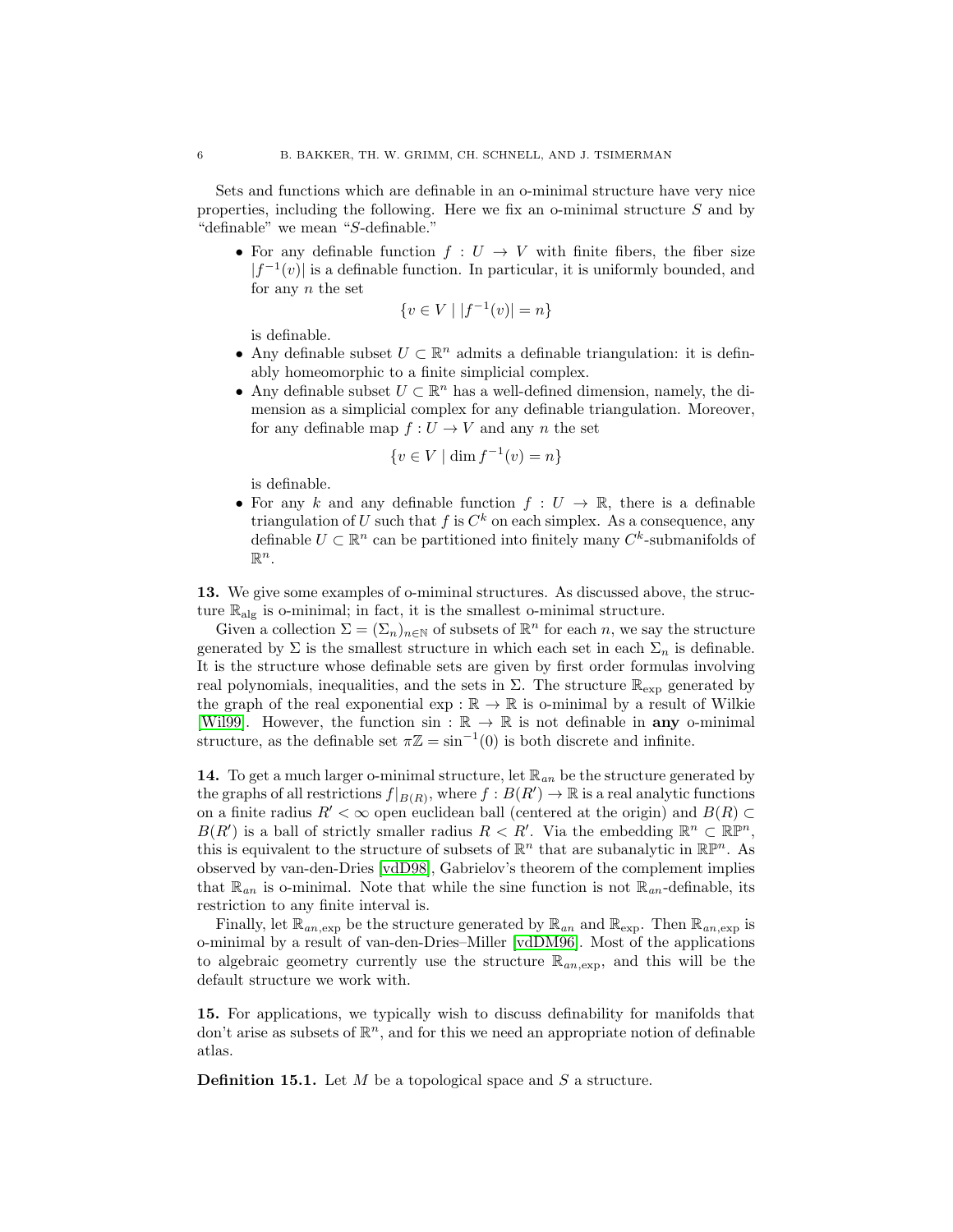- A (S-)definable atlas  $\{(U_i, \phi_i)\}\)$  consists of a finite open covering  $U_i$  of M, and homeomorphisms  $\phi_i: U_i \to V_i \subset \mathbb{R}^{n_i}$  such that
	- (1) The  $V_i$  and the pairwise intersections  $V_{ij} := \phi_i(U_i \cap U_j)$  are definable sets;
	- (2) The transition functions  $\phi_{ij} := \phi_j \circ \phi_i^{-1} : V_{ij} \to V_{ji}$  are definable.
- If M is equipped with a definable atlas  $\{(U_i, \phi_i)\}\)$ , we say a subset  $Z \subset M$ is definable if each  $\phi_i(U_i \cap Z)$  is.
- If  $M, M'$  are equipped with definable atlases  $\{(U_i, \phi_i)\}, \{(U'_{i'}, \phi'_{i'})\}$ , a map  $f: M \to M'$  is definable if each  $f^{-1}(U'_{i'}) \subset M$  is definable and moreover for each  $i, i'$  the composition

$$
(f\circ\phi_i^{-1})^{-1}(U'_{i'})\xrightarrow{\phi_i^{-1}} f^{-1}(U'_{i'})\xrightarrow{f} U'_{i'}\xrightarrow{\phi'_{i'}} V'_{i'}
$$

is  $(S-)$ definable.

- We say two atlases  $\{(U_i, \phi_i)\}, \{(U'_{i'}, \phi'_{i'})\}$  on M are equivalent if the identity map is definable with respect to  $\{(U_i, \phi_i)\}$  on the source and  $\{(U'_{i'}, \phi'_{i'})\}$  on the target.
- A  $(S)$ -)definable topological space is a topological space M equipped with an equivalence class of definable atlases. A morphism of  $(S-)$  definable topological spaces is a continuous map  $f : M \to M'$  which is definable for any choice of atlases in the equivalence classes on the source and target.
- We likewise define  $(S-)$ definable manifolds (resp.  $(S-)$ definable complex manifolds) by in addition requiring that the charts map to open subsets of  $\mathbb{R}^n$  (resp.  $\mathbb{C}^n$ ) and that the transition functions are smooth (resp. holomorphic). Here we make sense of definability in  $\mathbb{C}^n$  via the identification  $\mathbb{C}^n \cong \mathbb{R}^{2n}$  by taking real and imaginary parts.

Example 15.2. Any complex algebraic variety  $X$  naturally has the structure of a S-definable topological space for any structure S. It admits a finite covering  $U_i$  by affine algebraic varieties, each of which is a complex (hence real) algebraic subset of some  $\mathbb{C}^{n_i}$ , and the transition functions are given by algebraic functions. Likewise, any nonsingular complex algebraic variety has a natural structure as a S-definable complex manifold. We denote this definable complex manifold by  $X^{\text{def}}$ .

16. One common method of producing interesting definable topological spaces is by taking quotients of other definable topological spaces by definable group actions.

**Definition 16.1.** Let  $X$  be a locally compact Hausdorff definable topological space and  $\Gamma$  a group acting on X by definable homeomorphisms. A definable fundamental set for the action of  $\Gamma$  on X is an open definable subset  $F \subseteq X$  such that

- (1)  $\Gamma \cdot F = X$ ,
- (2) the set  $\{\gamma \in \Gamma \mid \gamma \cdot F \cap F \neq \varnothing\}$  is finite.

We shall require the following proposition:

Proposition 16.2 ([\[BBKT20,](#page-24-2) Prop 2.3]). If F is a definable fundamental set for the action of Γ on X, then there exists a unique definable structure on  $\Gamma \backslash X$  such that the canonical map  $F \to \Gamma \backslash X$  is definable.

# C. Background on Siegel sets

17. In this section, we give some background on Siegel sets for symmetric spaces of the type that appear in the study of period mappings. We begin by recalling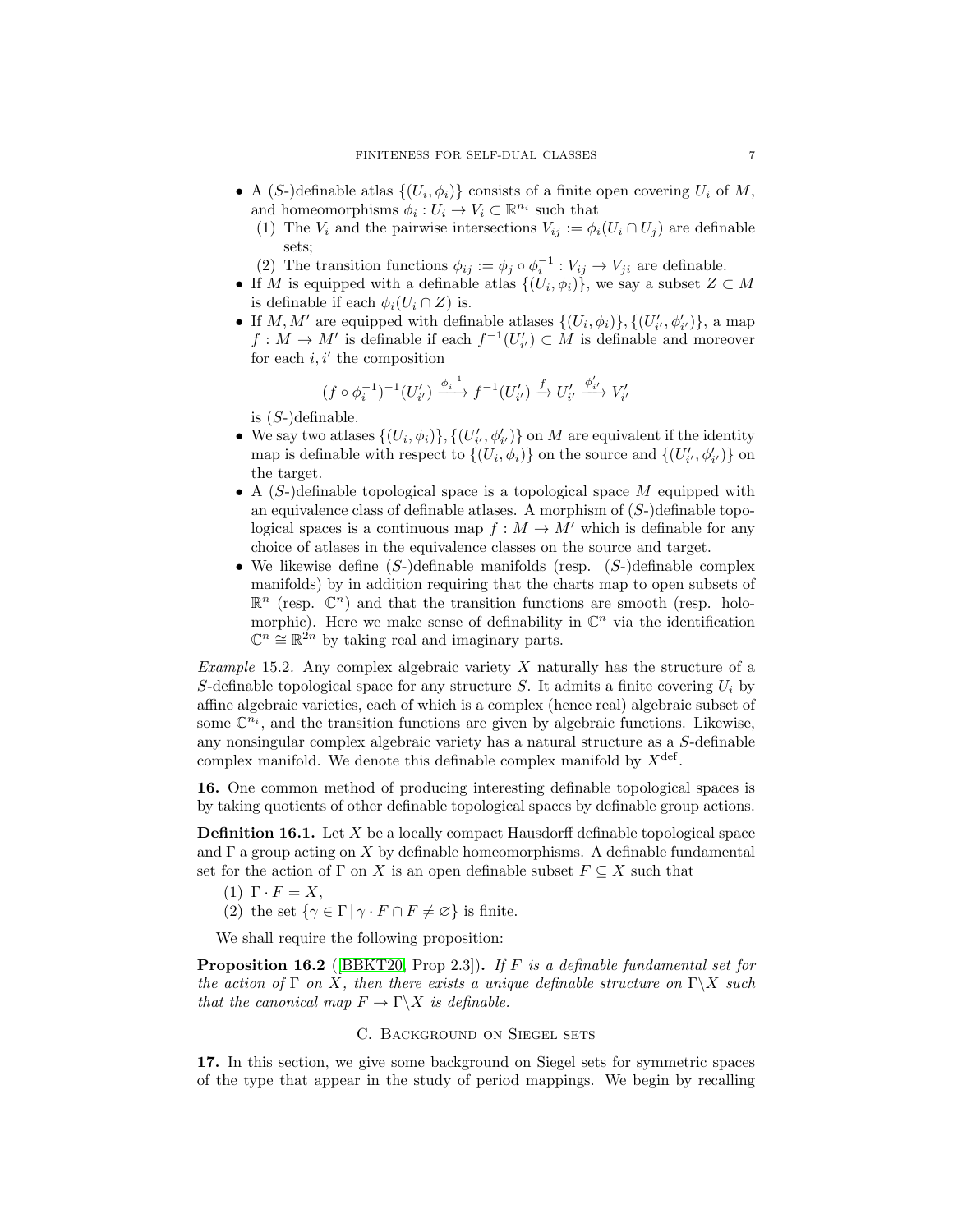the definition of a Siegel set; a good general discussion is [\[BJ06,](#page-24-3)  $\S2$ ]. Let G be a reductive Q-algebraic group. The set of real points  $G(\mathbb{R})$  is a real Lie group, and we fix a maximal compact subgroup  $K \subseteq G(\mathbb{R})$ . By [\[BS73,](#page-25-7) Prop. 1.6], this determines a Cartan involution  $\theta$  of the R-algebraic group  $G_{\mathbb{R}}$ , whose fixed point set is K. Let  $P \subseteq G$  be a minimal parabolic Q-subgroup, and let  $U \subseteq P$  be its unipotent radical. The dimension of any maximal split  $\mathbb Q$ -torus in P is called the  $\mathbb Q$ -rank of G; we shall denote it by rk G. The Levi quotient  $P/U$  is isomorphic to the product of a split  $\mathbb Q$ -torus of dimension rk G and a maximal anisotropic  $\mathbb Q$ -subgroup. According to [\[BS73,](#page-25-7) Cor. 1.9], there is a unique Levi subgroup

$$
L = S \times M \subseteq P_{\mathbb{R}}
$$

that maps isomorphically to the Levi quotient  $P_{\mathbb{R}}/U_{\mathbb{R}}$  and is stable under the Cartan involution  $\theta$ . In particular, S is a split R-torus of dimension rk G that is conjugate over  $G_{\mathbb{R}}$  to a maximal Q-split torus of G, such that  $\theta(g) = g^{-1}$  for every  $g \in S(\mathbb{R})$ ; compare [\[Orr18,](#page-25-8) Lem. 2.1]. Moreover, M is contained in the centralizer of S in  $G_{\mathbb{R}}$ . The adjoint action of S on the Lie algebra of  $P_{\mathbb{R}}$  determines a root system, and we write  $\Delta$  for the set of simple roots.

We use the definition of Siegel sets in [\[Orr18,](#page-25-8) §2.2]; for a discussion of how it relates to the original definition in  $[Bar19, §12]$ , see  $[Or18, §2.3]$ . For our purposes, a Siegel set in  $G(\mathbb{R})$ , with respect to the maximal compact subgroup K and the minimal parabolic  $\mathbb Q$ -subgroup  $P$ , is any set of the form

$$
\mathfrak{S}(\Omega, t) = \Omega \cdot A_t \cdot K \subseteq G(\mathbb{R}),
$$

where  $\Omega \subseteq U(\mathbb{R})M(\mathbb{R})^+$  is a compact set,  $t > 0$  is a positive real number, and

$$
A_t = \{ g \in S(\mathbb{R})^+ \mid \chi(g) \ge t \text{ for all simple roots } \chi \in \Delta \}.
$$

We say that a Siegel set is *subalgebraic* if  $\Omega \subseteq U(\mathbb{R})M(\mathbb{R})^+$  is subalgebraic.

*Note.* More generally, it is known that any set of the form  $\mathfrak{S}(\Omega, t)$  with  $\Omega \subseteq P(\mathbb{R})$ compact is contained in a Siegel set in the above sense [\[Orr18,](#page-25-8) §2.3].

18. We are only going to be interested in Siegel sets with respect to a fixed maximal compact subgroup. To emphasize this, we usually talk about Siegel sets for  $K$ , meaning that the maximal compact subgroup  $K$  in the definition is fixed, whereas the minimal parabolic  $\mathbb Q$ -subgroup P is allowed to be arbitrary. For later use, let us briefly recall how Siegel sets for different minimal parabolic Q-subgroups are related to each other. Let  $K \subseteq G(\mathbb{R})$  be a fixed maximal compact subgroup, and  $P \subseteq G$ be a minimal parabolic Q-subgroup. Since all minimal parabolic Q-subgroups are conjugate to each other, any other choice  $P' \subseteq G$  has the form  $P' = gPg^{-1}$  for a suitable element  $g \in G(\mathbb{Q})$ . Write  $g = kp$  with  $k \in K$  and  $p \in P(\mathbb{R})^+$ , so that

$$
P'(\mathbb{R}) = gP(\mathbb{R})g^{-1} = kP(\mathbb{R})k^{-1}.
$$

Now suppose that  $\mathfrak{S} \subset G(\mathbb{R})$  is a Siegel set for K and P. By [\[Bor19,](#page-24-4) §12.4], the translate  $p\mathfrak{S}$  is contained in a larger Siegel set  $\Omega A_t K \subseteq G(\mathbb{R})$  with respect to K and P; here  $\Omega \subseteq U(\mathbb{R})M(\mathbb{R})^+$  is compact and  $t > 0$ . Consequently,

$$
g\mathfrak{S} \subseteq k\Omega A_t K = k\Omega k^{-1} \cdot k A_t k^{-1} \cdot K,
$$

and the right-hand side is now a Siegel set with respect to K and  $P' = gPg^{-1}$ . This shows that any Siegel set for K is contained in a  $G(\mathbb{Q})$ -translate of a Siegel set with respect to  $K$  and a fixed minimal parabolic  $\mathbb{O}\text{-subgroup }P$ .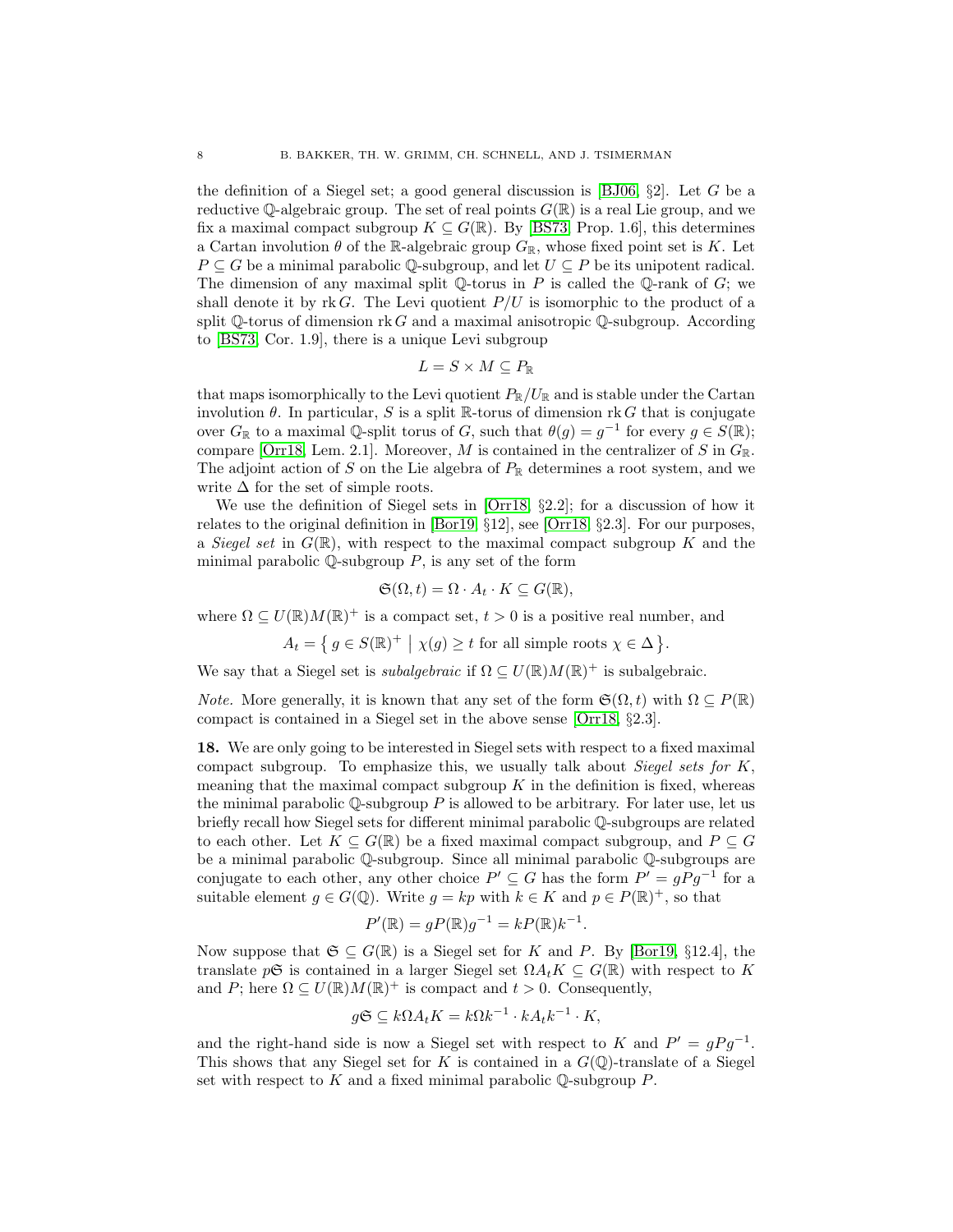<span id="page-8-0"></span>19. Now we specialize to the case that is of interest in the study of period mappings. The general setting is as follows. Let  $H_{\mathbb{Q}}$  be a finite-dimensional  $\mathbb{Q}$ -vector space, of dimension  $n = \dim H_{\mathbb{Q}}$ , equipped with a nondegenerate symmetric bilinear form

$$
Q\colon H_0\otimes_{\mathbb{O}} H_0\to\mathbb{Q}.
$$

Further suppose that there is an endomorphism  $C \in End(H_{\mathbb{R}})$  of the real vector space  $H_{\mathbb{R}} = H_0 \otimes_{\mathbb{Q}} \mathbb{R}$  that satisfies  $C^2 = id$ , such that

$$
\langle -, -\rangle_C \colon H_{\mathbb{R}} \otimes_{\mathbb{R}} H_{\mathbb{R}} \to \mathbb{R}, \quad \langle v, w \rangle = Q(v, C w),
$$

is a positive definite inner product on  $H_{\mathbb{R}}$ . By analogy with the case of Hodge structures, we shall say that C is a *Weil operator* for the pair  $(H_0, Q)$ .

**20.** The orthogonal group  $G = O(H_{\mathbb{Q}}, Q)$  is a reductive Q-algebraic group, in general not connected, whose set of real points is the real Lie group

$$
G(\mathbb{R}) = \left\{ g \in \mathrm{Aut}(H_\mathbb{R}) \mid Q(gv,gw) = Q(v,w) \text{ for all } v,w \in H_\mathbb{R} \right\}.
$$

Evidently,  $C \in G(\mathbb{R})$ . It is easy to see that an element  $g \in G(\mathbb{R})$  preserves the inner product  $\langle -, -\rangle_C$  if and only if  $gC = Cg$ ; therefore the subgroup

$$
K = \left\{ \, g \in G(\mathbb{R}) \, \left| \, \, gC = Cg \, \right. \right\}
$$

is compact. It is proved in  $[\text{Sch}73, (8.4)]$  that K is actually a maximal compact subgroup of  $G(\mathbb{R})$ , and that the associated Cartan involution is given by the simple formula

$$
\theta \colon G(\mathbb{R}) \to G(\mathbb{R}), \quad \theta(g) = CgC.
$$

The following result is well-known.

<span id="page-8-1"></span>**Lemma 20.1.** The symmetric space  $G(\mathbb{R})/K$  parametrizes Weil operators for  $(H_{\mathbb{Q}}, Q)$ , with the coset gK corresponding to the Weil operator  $gCg^{-1} \in \text{End}(H_{\mathbb{R}})$ .

*Proof.* All elements in the coset gK give us the same operator  $gCg^{-1} \in \text{End}(H_{\mathbb{R}})$ , which is a Weil operator for the pair  $(H_{\mathbb{Q}}, Q)$  because

$$
Q(v, gCg^{-1}w) = Q(g^{-1}v, Cg^{-1}w) = \langle g^{-1}v, g^{-1}w \rangle_C
$$

is positive definite. Conversely, suppose that  $C' \in End(H_{\mathbb{R}})$  is another Weil operator for  $(H_{\mathbb{Q}}, Q)$ . Let  $n = \dim H_{\mathbb{R}}$ . Since Q has a fixed signature, we have

$$
\dim E_1(C') = \dim E_1(C) = p
$$
 and  $\dim E_{-1}(C') = \dim E_{-1}(C) = n - p$ .

Pick a basis  $e_1, \ldots, e_n \in H_{\mathbb{R}}$  that is orthonormal for the inner product  $\langle -, -\rangle_C$ , in such a way that  $e_1, \ldots, e_p \in E_1(C)$  and  $e_{p+1}, \ldots, e_n \in E_{-1}(C)$ . Pick a second basis  $e'_1, \ldots, e'_n \in H_{\mathbb{R}}$  that is similarly adapted to  $\langle -, -\rangle_{C'}$  and  $C'$ , and let  $g \in \text{Aut}(H_{\mathbb{R}})$ be the unique automorphism such that  $ge_i = e'_i$  for  $i = 1, ..., n$ . Then

$$
Q(e_i, Ce_j) = Q(e'_i, C'e'_j) = Q(ge_i, C'ge_j) = Q(ge_i, gCe_j),
$$

and therefore  $g \in G(\mathbb{R})$  by the nondegeneracy of Q. By construction,  $C'g = gC$ , which makes  $C' = gCg^{-1}$  equal to the image of the coset gK.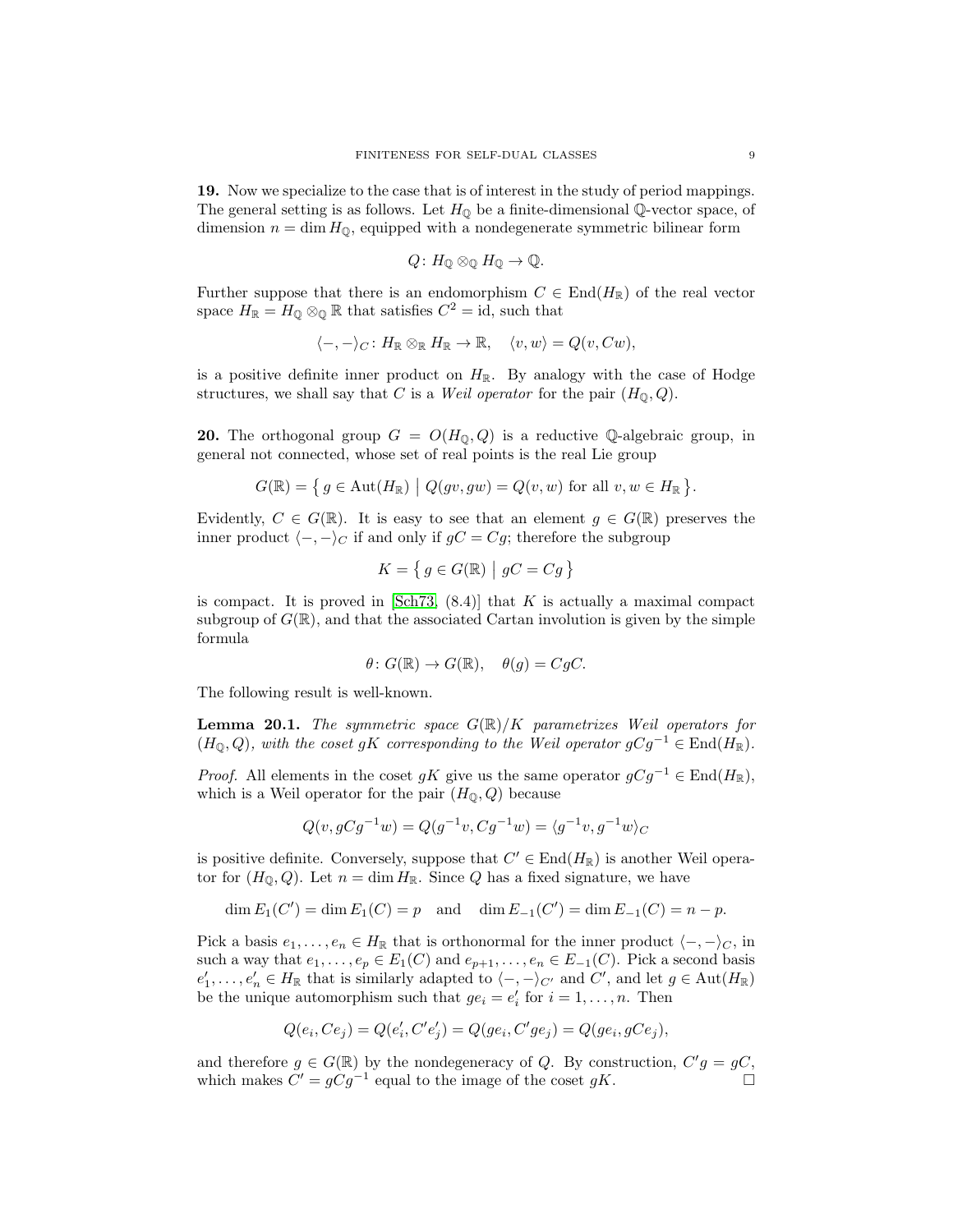**21.** Now let us turn our attention to Siegel sets in  $G(\mathbb{R})$ . The Q-rank of G and the collection of minimal parabolic Q-subgroups  $P \subseteq G$  can be described concretely as follows. Let  $r \geq 0$  be the Witt rank of Q, meaning the dimension of a maximal  $Q$ -isotropic subspace of  $H_{\mathbb{Q}}$ . Let

$$
\{0\} \subset V_1 \subset V_2 \subset \cdots \subset V_r
$$

be a maximal flag of isotropic subspaces, with dim  $V_i = i$ . As explained in [\[Bor19,](#page-24-4)  $\S11.16$ , the stabilizer P of this flag is a minimal parabolic Q-subgroup of G, and every minimal parabolic  $\mathbb Q$ -subgroup arises in this way; moreover, the  $\mathbb Q$ -rank of G is equal to r. Since Q is nondegenerate, it is possible to choose vectors  $v'_1, \ldots, v'_r \in H_{\mathbb{Q}}$ with the property that

$$
Q(v_i, v'_j) = [i = j] = \begin{cases} 1 & \text{if } i = j, \\ 0 & \text{otherwise.} \end{cases}
$$

The 2r-dimensional subspace spanned by  $v_1, \ldots, v_r, v'_1, \ldots, v'_r$  is uniquely determined by  $V_r$ ; so is its orthogonal complement with respect to Q. Let  $U \subseteq P$  denote the unipotent radical; concretely,  $g \in U(\mathbb{Q})$  iff  $gv_i - v_i \in V_{i-1}$  for  $i = 1, \ldots, r$ .

**22.** The unique Levi subgroup  $S \times M \subseteq P_{\mathbb{R}}$  that is stable under the Cartan involution can be described concretely as follows. Using the Gram-Schmidt process, construct an orthonormal basis  $e_1, \ldots, e_r \in V_r$  relative to the inner product  $\langle -, -\rangle_C$ , in such a way that

$$
V_i \otimes_{\mathbb{Q}} \mathbb{R} = \mathbb{R}e_1 \oplus \cdots \oplus \mathbb{R}e_i
$$

for  $i = 1, \ldots, r$ . Since  $V_r$  is isotropic, the vectors  $e_1, \ldots, e_r, Ce_r, \ldots, Ce_1$  are still orthonormal, and we get an embedding

$$
s\colon G_{m,\mathbb{R}}\times\cdots\times G_{m,\mathbb{R}}\hookrightarrow P_{\mathbb{R}}
$$

by letting  $s(\lambda_1,\ldots,\lambda_r)$  act as multiplication by  $\lambda_i$  on the vector  $e_i$ , as multiplication by  $\lambda_i^{-1}$  on the vector  $Ce_i$ , and as the identity on the orthogonal complement of  $e_1, \ldots, e_r, Ce_r, \ldots, Ce_1$ . The image of this embedding is the desired R-torus S. The other factor of the Levi subgroup  $S \times M$  has as its set of real points

$$
M(\mathbb{R}) = \{ g \in G(\mathbb{R}) \mid ge_i = CgCe_i = e_i \text{ for all } i = 1, \dots, r \},
$$

which is clearly stable under the Cartan involution  $\theta(g) = CgC$ . Note in particular that  $M(\mathbb{R})$  preserves the orthogonal complement of  $e_1, \ldots, e_r, Ce_r, \ldots, Ce_1$ .

23. We also need to know the set of simple roots  $\Delta$  for the action of S on the Lie algebra of  $P_{\mathbb{R}}$ . These are computed in [\[Bor19,](#page-24-4) §11.16]. There are two cases, depending on the value of the integer  $n - 2r \geq 0$ :

- (1) If  $n = 2r$ , the simple roots are  $\lambda_1/\lambda_2, \ldots, \lambda_{r-1}/\lambda_r$  and  $\lambda_{r-1}\lambda_r$ ; this is the case where  $(H_{\mathbb{Q}}, Q)$  is split, hence isomorphic to a sum of hyperbolic planes.
- (2) If  $n > 2r$ , the simple roots are  $\lambda_1/\lambda_2, \ldots, \lambda_{r-1}/\lambda_r$  and  $\lambda_r$ ; this is the case where  $(H_0, Q)$  has a nontrivial anisotropic summand.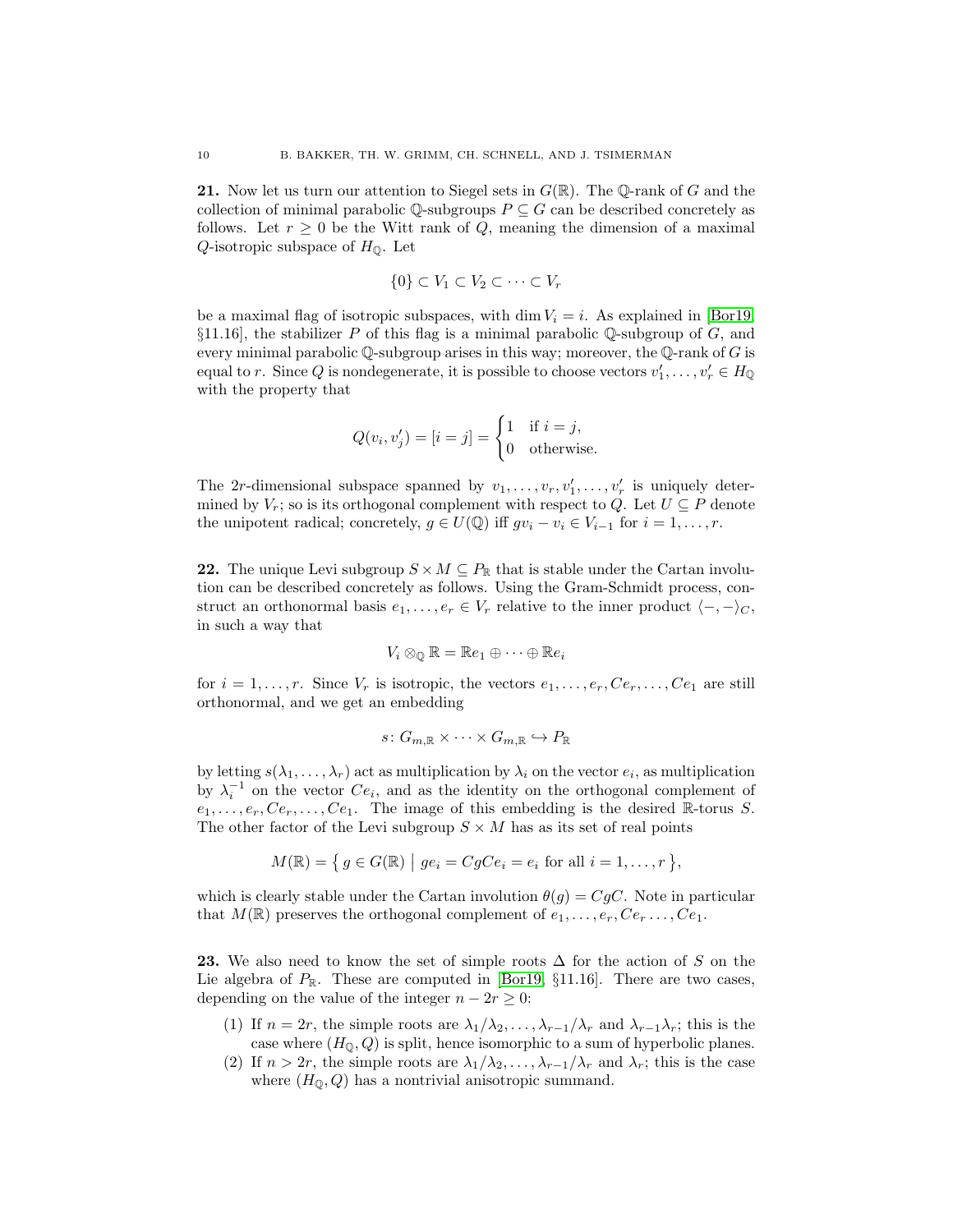**24.** As in the case of the general linear group, Siegel sets in  $G(\mathbb{R})$  are closely related to the reduction theory of positive definite quadratic forms. We are going to make this idea precise by comparing Siegel sets for the two Q-algebraic groups  $G = O(H_0, Q)$  and  $\tilde{G} = GL(H_0)$ . In  $\tilde{G}$ , we have the maximal compact subgroup

$$
\tilde{K} = \{ g \in \tilde{G}(\mathbb{R}) \mid \langle g^{-1}v, g^{-1}w \rangle_C = \langle v, w \rangle_C \text{ for } v, w \in H_{\mathbb{R}} \}.
$$

The associated Cartan involution is  $g \mapsto C(g^t)^{-1}C$ , where  $g^t$  means the adjoint of q with respect to the nondegenerate pairing Q. Clearly,  $\tilde{K} \cap G(\mathbb{R}) = K$ . The relevant minimal parabolic Q-subgroup  $\tilde{P} \subseteq \tilde{G}$  is obtained as follows. Complete the given flag  $V_1 \subset \cdots \subset V_r$  of isotropic subspaces to a maximal flag

$$
\{0\} \subset V_1 \subset \cdots \subset V_r \subset \cdots \subset V_{n-r} \subset V_{n-r+1} \subset \cdots \subset V_n = H_{\mathbb{Q}}
$$

by defining  $V_{n-r} = V_r^{\perp}$  and  $V_{n-r+i} = V_r^{\perp} \oplus \mathbb{Q}v'_r \oplus \cdots \oplus \mathbb{Q}v'_{r+1-i}$  for  $i = 1, \ldots, r$ , and then filling in the  $n-2r$  steps in between  $V_r$  and  $V_r^{\perp}$ . Let  $\tilde{P} \subseteq \tilde{G}$  be the stabilizer of this maximal flag, and let  $\tilde{U} \subseteq \tilde{P}$  be its unipotent radical; then

$$
\tilde{P} \cap G \subseteq P \quad \text{and} \quad \tilde{U} \cap G = U.
$$

Using the Gram-Schmidt process, construct an orthonormal basis  $e_1, \ldots, e_n \in H_{\mathbb{R}}$ with the property that  $V_i \otimes_{\mathbb{Q}} \mathbb{R} = \mathbb{R}e_1 \oplus \cdots \oplus \mathbb{R}e_i$ ; a short calculation shows that

$$
e_{n-r+1} = Ce_r, e_{n-r+2} = Ce_{r-1}, \ldots, e_n = Ce_1.
$$

In this case, the Levi subgroup  $\tilde{S} \times \tilde{M}$  reduces to the split  $\mathbb{R}$ -torus  $\tilde{S} \subseteq \tilde{P}_{\mathbb{R}}$  consisting of all diagonal matrices  $diag(\lambda_1, \ldots, \lambda_n)$  with respect to the basis  $e_1, \ldots, e_n$ ; with a little bit of work, one can show that  $\tilde{S} \cap G(\mathbb{R}) = S$ . The simple roots are computed in [\[Bor19,](#page-24-4) §1.14] to be  $\lambda_1/\lambda_2,\ldots,\lambda_{n-1}/\lambda_n$ .

**25.** We can now compare Siegel sets in  $G(\mathbb{R}) = O(H_{\mathbb{R}}, Q)$  and  $G(\mathbb{R}) = GL(H_{\mathbb{R}})$ . The result is a more precise version of a general theorem by Orr [\[Orr18,](#page-25-8) Thm. 1.2], with a small correction contained in [\[OS21\]](#page-25-10).

<span id="page-10-0"></span>**Proposition 25.1.** Any Siegel set in  $G(\mathbb{R})$  for the maximal compact subgroup K is contained in at most two  $G(\mathbb{Q})$ -translates of a Siegel set in  $G(\mathbb{R})$  (for K).

*Proof.* We need to consider the two cases  $n > 2r$  and  $n = 2r$  separately. Let us first deal with the easier case  $n > 2r$  (where  $H_0$  has a nontrivial anisotropic summand). Without loss of generality, we can assume that the Siegel set in  $G(\mathbb{R})$  has the form

$$
\Omega_U \cdot \Omega_M \cdot A_t \cdot K,
$$

where  $\Omega_U \subseteq U(\mathbb{R})$  and  $\Omega_M \subseteq M(\mathbb{R})^+$  are compact subsets and  $t > 0$  is a positive real number. From the description of the simple roots above, we know that

$$
A_t = \{ s(\lambda_1, \ldots, \lambda_r) \mid \lambda_1/\lambda_2 \geq t, \ldots, \lambda_{r-1}/\lambda_r \geq t, \text{ and } \lambda_r \geq t \}.
$$

It will be convenient to write elements of  $\tilde{G}(\mathbb{R})$  as matrices with respect to our fixed orthonormal basis  $e_1, \ldots, e_n \in H_{\mathbb{R}}$ . With this convention, the set  $A_t$  consists of all diagonal matrices of the form

$$
diag(\lambda_1,\ldots,\lambda_r,1,\ldots,1,\lambda_r^{-1},\ldots,\lambda_1^{-1})
$$

with  $\lambda_1/\lambda_2 \geq t, \ldots, \lambda_{r-1}/\lambda_r \geq t$  and  $\lambda_r \geq t$ . The crucial point is that every such matrix belongs to  $\tilde{A}_t \subseteq \tilde{S}(\mathbb{R})$ , because the number of 1's in the middle is  $n-2r \geq 1$ . Consider an arbitrary element

$$
u \cdot m \cdot a \cdot k \in \Omega_U \cdot \Omega_M \cdot A_t \cdot K.
$$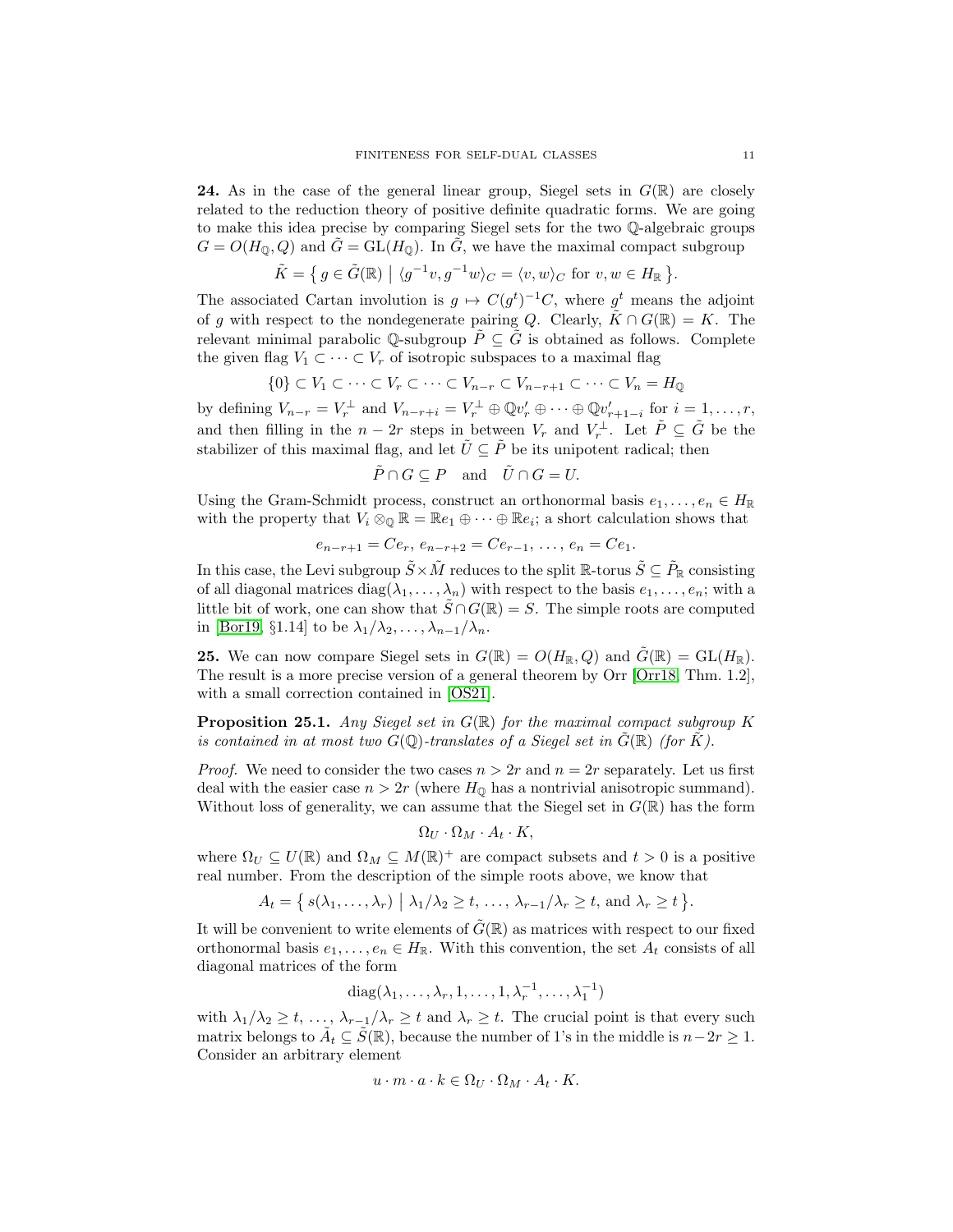As a matrix,  $u$  is upper triangular with all diagonal elements equal to 1, and  $m$  is block-diagonal, with the first  $r$  and last  $r$  diagonal entries equal to 1; in particular, we have  $ma = am$ . Since  $m \in \Omega_M$  varies in a compact set, the components of the polar decomposition

$$
m = \tilde{p}_m \cdot \tilde{k}_m \in \tilde{P}(\mathbb{R}) \cdot \tilde{K}
$$

also belong to compact subsets of  $\tilde{P}(\mathbb{R})$  and  $\tilde{K}$ ; moreover,  $\tilde{p}_m$  is again blockdiagonal, and therefore  $a\tilde{p}_m = \tilde{p}_m a$ . This gives

$$
u\cdot m\cdot a\cdot k=u\tilde{p}_m\cdot a\cdot \tilde{k}_m k\in \tilde{P}(\mathbb{R})\cdot \tilde{A}_t\cdot \tilde{K}.
$$

The first factor lies in a compact subset of  $\tilde{P}(\mathbb{R})$ , and we have already noted that  $a \in \tilde{A}_t$ ; consequently, our Siegel set is contained in a Siegel set in  $\tilde{G}(\mathbb{R})$ .

The split case  $n = 2r$  is less straightforward. Here the subgroup M is trivial, and therefore our Siegel set takes the form

$$
\mathfrak{S}(\Omega, t) = \Omega \cdot A_t \cdot K \subseteq G(\mathbb{R}),
$$

where  $\Omega \subseteq U(\mathbb{R})$  is compact. The simple roots for the action of S on the Lie algebra of  $P_{\mathbb{R}}$  are now  $\lambda_1/\lambda_2,\ldots,\lambda_{r-1}/\lambda_r$ , and  $\lambda_{r-1}\lambda_r$ ; with respect to our orthonormal basis  $e_1, \ldots, e_{2r} \in H_{\mathbb{R}}$ , the set  $A_t$  consists of all diagonal matrices of the form



with  $\lambda_1/\lambda_2 \geq t, \ldots, \lambda_{r-1}/\lambda_r \geq t$ , and  $\lambda_{r-1}\lambda_r \geq t$ . As long as  $\lambda_r \geq 1$ , this matrix belongs to  $\tilde{A}_{\min(1,t)}$ ; but if  $\lambda_r \leq 1$ , this only holds after we swap  $\lambda_r$  and  $\lambda_r^{-1}$ , which amounts to conjugating by the permutation matrix

$$
\sigma = \begin{pmatrix} 1 & & & & & \\ & \ddots & & & & \\ & & 0 & 1 & & \\ & & 1 & 0 & & \\ & & & & \ddots & \\ & & & & & 1 \end{pmatrix} \in \tilde{K}.
$$

In a nutshell, this is the reason why we need two translates of a Siegel set. Getting down to the details, consider again an arbitrary element

$$
u \cdot a \cdot k \in \Omega \cdot A_t \cdot K.
$$

If  $a \in A_t$  is such that  $\lambda_r \geq 1$ , then  $a \in \tilde{A}_{\min(1,t)}$ , and we can argue as before to show that this part of  $\mathfrak{S}(\Omega, t)$  is contained in a Siegel set in  $\tilde{G}(\mathbb{R})$ . Let us therefore suppose that  $\lambda_r \leq 1$ . We can rewrite our element in the form

$$
u \cdot a \cdot k = \sigma \cdot u^{\sigma} \cdot a^{\sigma} \cdot \sigma k \in \sigma \cdot u^{\sigma} \cdot \tilde{A}_{\min(1,t)} \cdot \tilde{K},
$$

where  $a^{\sigma} = \sigma a \sigma$  etc. Now the crucial point is that  $u^{\sigma} \in \tilde{U}(\mathbb{R})$ , which puts this part of  $\mathfrak{S}(\Omega, t)$  into the translate by  $\sigma$  of a Siegel set in  $\tilde{G}(\mathbb{R})$ .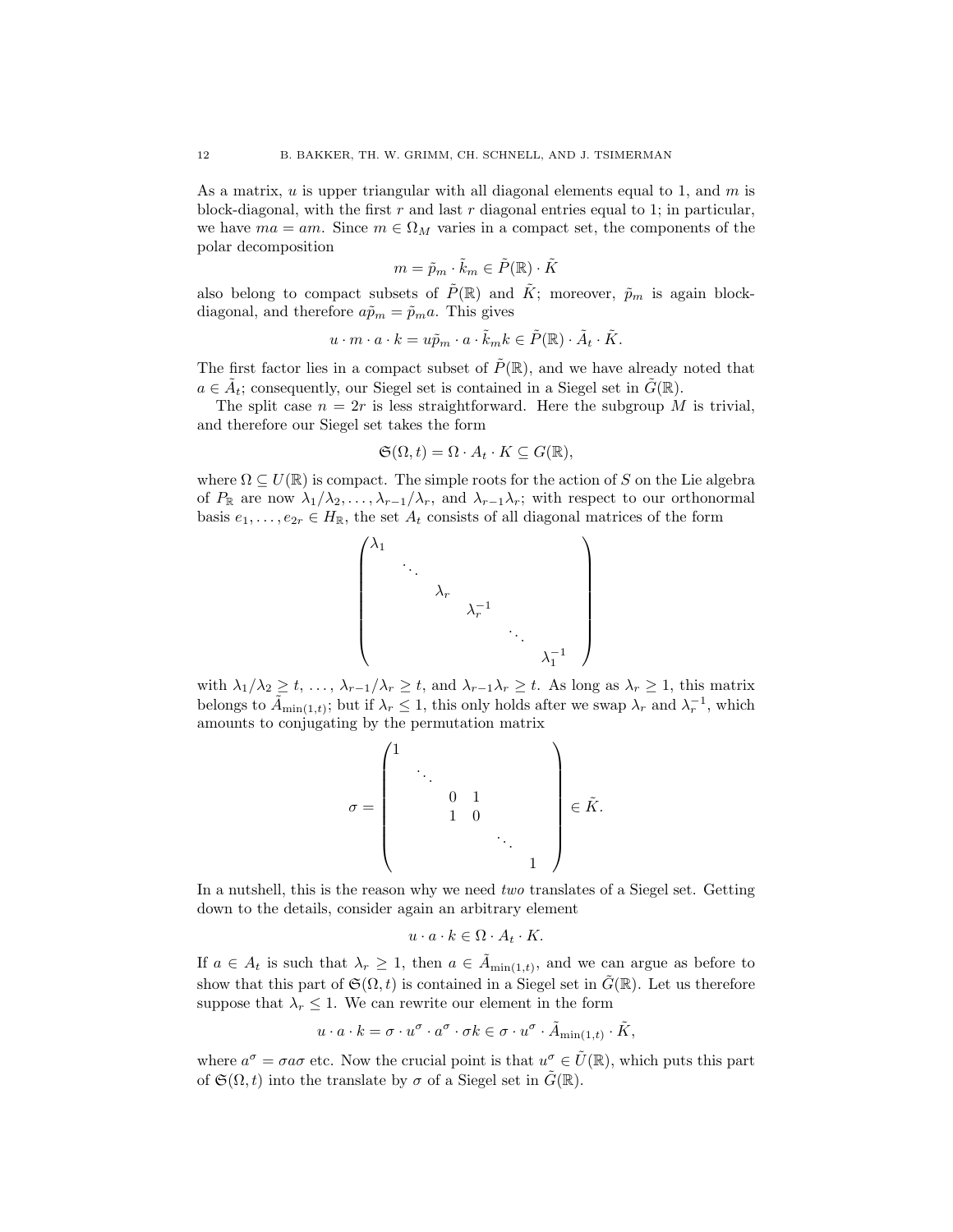Here is the reason why  $u^{\sigma} = \sigma u \sigma \in \tilde{U}(\mathbb{R})$ . The matrix for u is upper triangular with all diagonal entries equal to 1; in particular, there is some  $x \in \mathbb{R}$  such that

 $ue_{r+1} \equiv e_{r+1} + xe_r \mod \langle e_1, \ldots, e_{r-1} \rangle.$ 

Because of the special shape of  $\sigma$ , having  $u^{\sigma} \in \tilde{U}(\mathbb{R})$  is now equivalent to

$$
x = \langle ue_{r+1}, e_r \rangle_C = Q(ue_{r+1}, Ce_r) = Q(ue_{r+1}, e_{r+1}) = 0.
$$

As  $u \in G(\mathbb{R})$ , we have  $Q(ue_{r+1}, e_{r+1}) = Q(u^{-1}e_{r+1}, e_{r+1})$ , and therefore

$$
\langle ue_{r+1}, e_r \rangle_C = \langle u^{-1}e_{r+1}, e_r \rangle_C.
$$

From the relation  $ue_{r+1} \equiv e_{r+1} + xe_r$ , we deduce that

$$
u^{-1}e_{r+1} \equiv e_{r+1} - xe_r \mod \langle e_1, \dots, e_{r-1} \rangle,
$$

and after taking the inner product with  $e_r$ , we get  $x = -x$  or  $x = 0$ .

It remains to argue that the translate is actually by an element of  $G(\mathbb{Q})$ ; note that  $\sigma \in \tilde{K}$  is not rational in general. To that end, we define an involution  $g \in G(\mathbb{Q})$  by requiring that  $gv_i = v_i$  and  $gv'_i = v'_i$  for  $i = 1, ..., r - 1$ , and  $gv_r = v'_r$  and  $gv'_r = v_r$ . Then it is easy to check that the matrix for  $g\sigma$  in the basis  $e_1, \ldots, e_{2r}$  is upper triangular, which means that  $g\sigma \in \hat{P}(\mathbb{R})$ . Using [\[Bor19,](#page-24-4) §12.4], it follows that the translate by  $\sigma$  of a Siegel set in  $\tilde{G}(\mathbb{R})$  with respect to  $\tilde{K}$  and  $\tilde{P}$  is contained in the translate by q of a bigger Siegel set in  $\tilde{G}(\mathbb{R})$ , which is enough for our purposes.  $\Box$ 

**26.** Let us now relate Siegel sets in  $G(\mathbb{R})$  to reduction theory for quadratic forms. Following [\[Kli90,](#page-25-11) I.2], we shall say that a positive definite inner product  $\langle -, - \rangle$  on the vector space  $H_{\mathbb{R}}$  is t-reduced relative to an ordered basis  $v_1, \ldots, v_n \in H_{\mathbb{Q}}$  (where  $t > 0$  is a real number) if the following three conditions hold:

- (a) For every  $1 \leq i \leq n-1$ , one has  $||v_i||^2 \leq t||v_{i+1}||^2$ .
- (b) For every  $1 \leq i < j \leq n$ , one has  $2|\langle v_i, v_j \rangle| \leq t ||v_i||^2$ .
- (c) The matrix of the quadratic form satisfies the inequality

$$
\prod_{i=1}^n \|v_i\|^2 \le t \cdot c_1(n) \det(\langle v_i, v_j \rangle)_{i,j},
$$

where  $c_1(n)$  the optimal constant in Minkowski's inequality.

For a given basis  $v_1, \ldots, v_n \in H_{\mathbb{Q}}$  and a given number  $t > 0$ , consider the set of elements  $g \in GL(H_{\mathbb{R}})$  such that the inner product

$$
(v, w) \mapsto \langle g^{-1}v, g^{-1}w \rangle_C = Q(g^{-1}v, Cg^{-1}w)
$$

is t-reduced relative to the basis  $v_1, \ldots, v_n$ . It is known that every Siegel set in  $GL(H_{\mathbb{R}})$  for the maximal compact subgroup K is contained in a set of this type; conversely, every set of this type is contained in a Siegel set (for  $K$ ).

27. To simplify the discussion, let us denote by

$$
\mathfrak{S}(v_1,\ldots,v_n,t)
$$

the set of elements  $g \in G(\mathbb{R})$  such that the inner product

$$
(v, w) \mapsto \langle v, w \rangle_{gCg^{-1}} = Q(v, gCg^{-1}w)
$$

is t-reduced relative to a given basis  $v_1, \ldots, v_n \in H_0$ . Being defined by a collection of inequalities, this is clearly a subalgebraic subset of  $G(\mathbb{R})$ . It is easy to see that

$$
g\mathfrak{S}(v_1,\ldots,v_n,t)=\mathfrak{S}(gv_1,\ldots,gv_n,t)
$$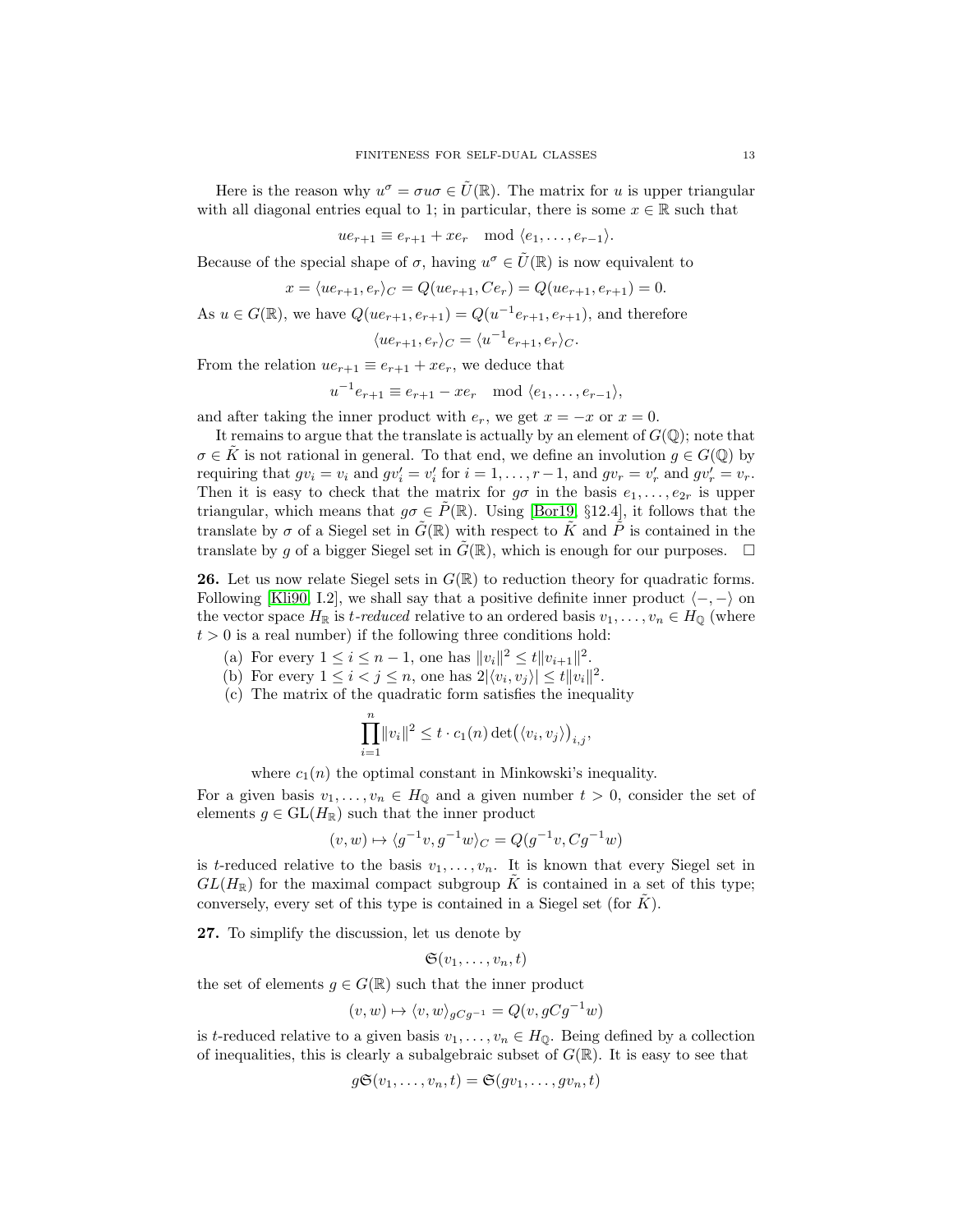for any  $q \in G(\mathbb{Q})$ , which means that the collection of these sets is stable under translation by elements in  $G(\mathbb{Q})$ . The following theorem gives a useful criterion for checking whether a given subset of  $G(\mathbb{R})$  is contained in finitely many  $G(\mathbb{Q})$ translates of a Siegel set for K.

<span id="page-13-1"></span>**Theorem 27.1.** Any Siegel set in  $G(\mathbb{R})$  for the maximal compact subgroup K is contained in a finite union of sets of the form  $\mathfrak{S}(v_1, \ldots, v_n, t)$ ; conversely, any set of the form  $\mathfrak{S}(v_1,\ldots,v_n,t)$  is contained in a finite union of Siegel sets (for K).

Proof. The first assertion follows immediately from [Proposition 25.1](#page-10-0) and the discussion above. To prove the second assertion, observe that any set of the form  $\mathfrak{S}(v_1,\ldots,v_n,t)$  is contained in a Siegel set in  $\mathrm{GL}(H_\mathbb{R})$  (for  $\tilde{K}$ ); moreover, the intersection of such a Siegel set with the subgroup  $G(\mathbb{R})$  is contained in finitely many  $G(\mathbb{Q})$ -translates of a Siegel set in  $G(\mathbb{R})$  by [Proposition 28.1](#page-13-0) below. We then get the desired result by recalling that any  $G(\mathbb{Q})$ -translate of a Siegel set for K is again a Siegel set for K (with a possibly different minimal parabolic  $\mathbb Q$ -subgroup).

28. In this section, we prove a proposition concerning the intersection of a Siegel set with a reductive subgroup. The result is similar to [\[BHC62,](#page-24-5) Lem.7.5], except that we are working with Siegel sets for Q-algebraic groups (instead of with Siegel domains for R-algebraic groups), and that we are making a different set of assumptions about the subgroup. To simplify the notation, let  $G$  be an arbitrary reductive Q-algebraic group, and  $H \subseteq G$  a reductive Q-algebraic subgroup. Further, let  $K_G \subseteq G(\mathbb{R})$  and  $K_H \subseteq H(\mathbb{R})$  be maximal compact subgroups such that  $K_H = K_G \cap H(\mathbb{R})$ . Note that the Cartan involutions on  $G_{\mathbb{R}}$  and  $H_{\mathbb{R}}$  are not necessarily compatible with each other.

<span id="page-13-0"></span>**Proposition 28.1.** Suppose that every Siegel set in  $H(\mathbb{R})$  for the maximal compact subgroup  $K_H$  is contained in finitely many  $G(\mathbb{Q})$ -translates of a Siegel set in  $G(\mathbb{R})$ (for  $K_G$ ). Let  $\mathfrak{S}_G \subseteq G(\mathbb{R})$  be any Siegel set for  $K_G$ . Then there is a Siegel set  $\mathfrak{S}_H \subseteq H(\mathbb{R})$  for  $K_H$ , and a finite set  $F \subseteq H(\mathbb{Q})$ , such that

$$
\mathfrak{S}_G \cap H(\mathbb{R}) \subseteq F \cdot \mathfrak{S}_H.
$$

Proof. This is an easy consequence of reduction theory, and all that is required is collecting some results from [\[Bor19\]](#page-24-4). Let  $\Gamma_G \subseteq G(\mathbb{Q})$  be an arithmetic subgroup; the intersection  $\Gamma_H = \Gamma_G \cap H(\mathbb{Q})$  is then an arithmetic subgroup of  $H(\mathbb{Q})$ . According to [\[Bor19,](#page-24-4) Thm. 15.5], there exists a Siegel set  $\mathfrak{S}_H \subseteq H(\mathbb{R})$  for the maximal compact subgroup  $K_H$ , and a finite set  $C_H \subseteq H(\mathbb{Q})$ , such that

$$
H(\mathbb{R}) = \Gamma_H \cdot C_H \cdot \mathfrak{S}_H.
$$

Since the intersection  $\mathfrak{S}_G \cap H(\mathbb{R})$  is of course contained in  $\Gamma_H C \mathfrak{S}_H$ , it is therefore enough to prove finiteness of the set

$$
B = \{ \gamma \in \Gamma_H \mid \mathfrak{S}_G \text{ intersects } \gamma C_H \mathfrak{S}_H \}.
$$

After enlarging  $\mathfrak{S}_G$ , if necessary, our assumption about Siegel sets in  $H(\mathbb{R})$  implies that there is a finite set  $A \subseteq G(\mathbb{Q})$  such that  $\mathfrak{S}_H \subseteq A\mathfrak{S}_G$ . Consequently, our set  $B \subseteq \Gamma_H$  is contained in the larger set

$$
\{ \gamma \in \Gamma_G \mid \mathfrak{S}_G \text{ intersects } \gamma C_H A \mathfrak{S}_G \},
$$

which is finite because  $\mathfrak{S}_G$  has the Siegel property [\[Bor19,](#page-24-4) Thm. 15.4].

It remains to justify our claim that  $\mathfrak{S}_H \subseteq A \mathfrak{S}_G$ . By assumption,  $\mathfrak{S}_H$  is contained in many  $G(\mathbb{Q})$ -translates of a Siegel set in  $G(\mathbb{R})$ , but probably with respect to a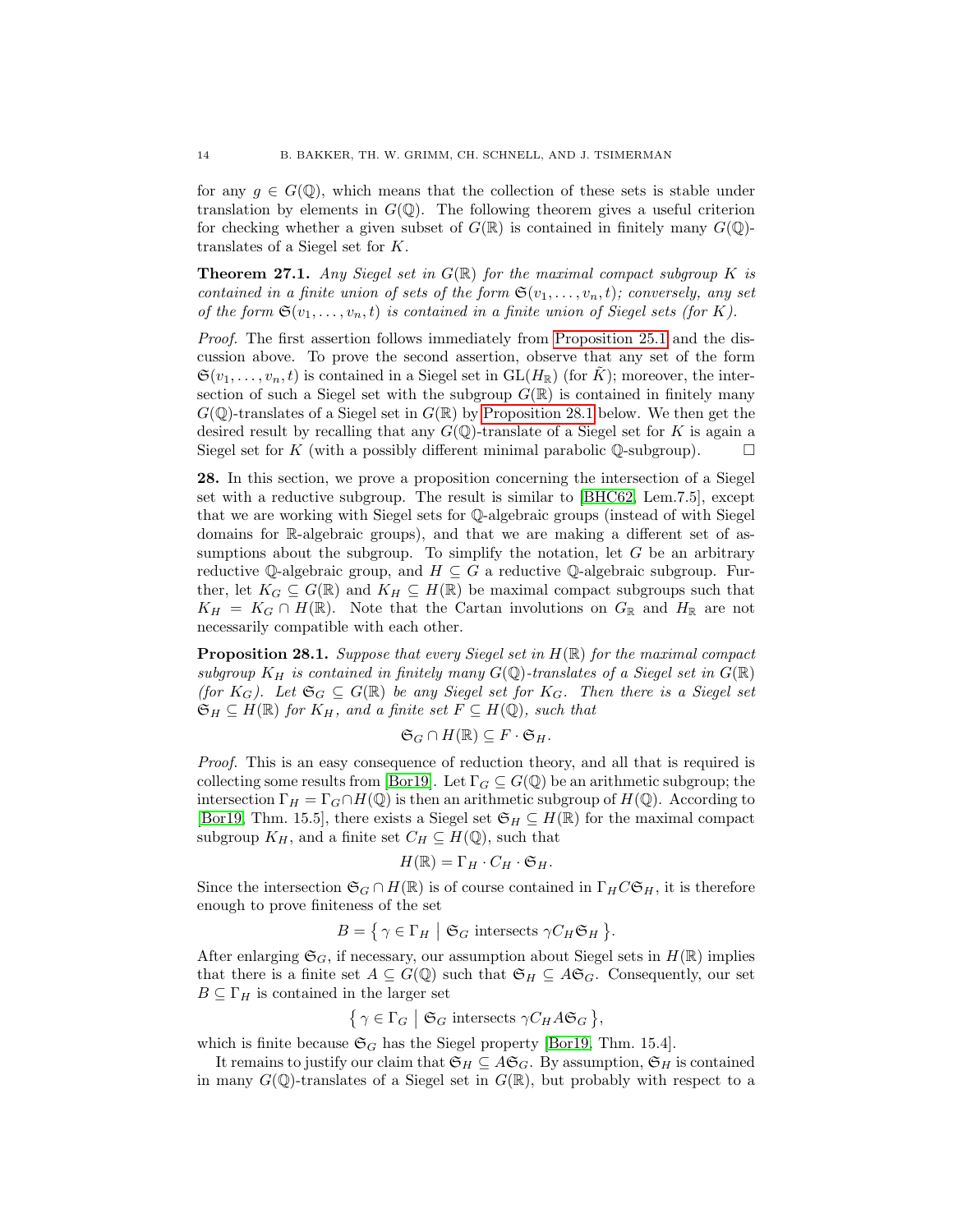different minimal parabolic  $\mathbb Q$ -subgroup. After translation by an element of  $G(\mathbb Q)$ , we can assume that the minimal parabolic  $\mathbb Q$ -subgroup is the same as for  $\mathfrak{S}_G$ ; and then we can enlarge  $\mathfrak{S}_G$  and assume that the Siegel set in question is actually  $\mathfrak{S}_G$ . This completes the proof.

29. Let us return to the setting considered in §[19,](#page-8-0) but add one additional piece of data. We still assume that  $G = O(H_0, Q)$ , and that we have a fixed Weil operator  $C \in \text{End}(H_{\mathbb{R}})$  for which  $(v, w) \mapsto \langle v, w \rangle_C = Q(v, Cw)$  is a positive definite inner product on the R-vector space  $H_{\mathbb{R}}$ . Let us now assume in addition that we have a nonzero element  $a \in H_{\mathbb{Q}}$  with the property that  $Ca = a$ . In particular,

$$
Q(a, a) = \langle a, a \rangle_C > 0.
$$

The stabilizer of this vector is a reductive  $\mathbb{Q}\text{-subgroup } G_a \subseteq G$ ; concretely,

$$
G_a(\mathbb{Q}) = \{ g \in G(\mathbb{Q}) \mid ga = a \}.
$$

We are interested in Weil operators  $C' \in End(H_{\mathbb{R}})$  with the property that  $C' a = a$ . The following result says that all such Weil operators are conjugate to  $C$  by elements of the real group  $G_a(\mathbb{R})$ .

<span id="page-14-0"></span>**Lemma 29.1.** Let  $C' \in End(H_{\mathbb{R}})$  be a Weil operator for  $(H_0, Q)$ . If  $C'a = a$ , then there is an element  $g \in G_a(\mathbb{R})$  such that  $C' = gCg^{-1}$ .

Proof. The proof is similar to that of [Lemma 20.1.](#page-8-1) We have

$$
||a||_{C'}^2 = Q(a,a) = ||a||_C^2,
$$

because  $C'a = a = Ca$ . Let  $n = \dim H_{\mathbb{R}}$ . Since Q has a fixed signature, we have

 $\dim E_1(C') = \dim E_1(C) = p$  and  $\dim E_{-1}(C') = \dim E_{-1}(C) = n - p$ .

The unit vector  $e_1 = a/||a||_C$  can be completed to a basis  $e_1, \ldots, e_n \in H_{\mathbb{R}}$  that is orthonormal for the inner product  $\langle -, -\rangle_C$ , in such a way that  $e_1, \ldots, e_p \in E_1(C)$ and  $e_{p+1}, \ldots, e_n \in E_{-1}(C)$ . Choose a second basis  $e'_1, \ldots, e'_n \in H_{\mathbb{R}}$  with  $e'_1 =$  $a/\|a\|_{C'}$  that is similarly adapted to  $\langle -, -\rangle_{C'}$  and  $C'$ , and let  $g \in \text{Aut}(H_{\mathbb{R}})$  be the unique automorphism such that  $ge_i = e'_i$  for  $i = 1, ..., n$ . Then obviously  $ga = a$ . As in the proof of [Lemma 20.1,](#page-8-1) one shows that  $C' = gCg^{-1}$  and  $g \in G(\mathbb{R})$ , which then implies that  $g \in G_a(\mathbb{R})$  because  $ga = a$ .

30. The orthogonal complement of a relative to Q is the subspace

$$
H'_{\mathbb{Q}} = \{ v \in H_{\mathbb{Q}} \mid Q(a, v) = 0 \} = \{ v \in H_{\mathbb{Q}} \mid \langle a, v \rangle_C = 0 \}.
$$

Evidently,  $H_{\mathbb{Q}} = \mathbb{Q}a \oplus H'_{\mathbb{Q}}$ . It is also easy to see that  $C(H'_{\mathbb{R}}) \subseteq H'_{\mathbb{R}}$ ; consequently, the restriction of C to  $H_0^{\dagger}$  is a Weil operator for the pair  $(H_0^{\dagger}, Q)$ . We denote by

$$
K_a = \{ g \in G_a(\mathbb{R}) \mid gC = Cg \}
$$

the resulting maximal compact subgroup; note that  $K_a = K \cap G_a(\mathbb{R})$ .

<span id="page-14-1"></span>**Proposition 30.1.** Any Siegel set in  $G_a(\mathbb{R})$  for the maximal compact subgroup  $K_a$ is contained in finitely many  $G(\mathbb{Q})$ -translates of a Siegel set in  $G(\mathbb{R})$  (for K).

Proof. The criterion in [Theorem 27.1](#page-13-1) reduces the problem to the following concrete statement: Suppose that  $g \in G_a(\mathbb{R})$  is an element with the property that

$$
(v, w) \mapsto \langle v, w \rangle_{gCg^{-1}} = Q(v, gCg^{-1}w)
$$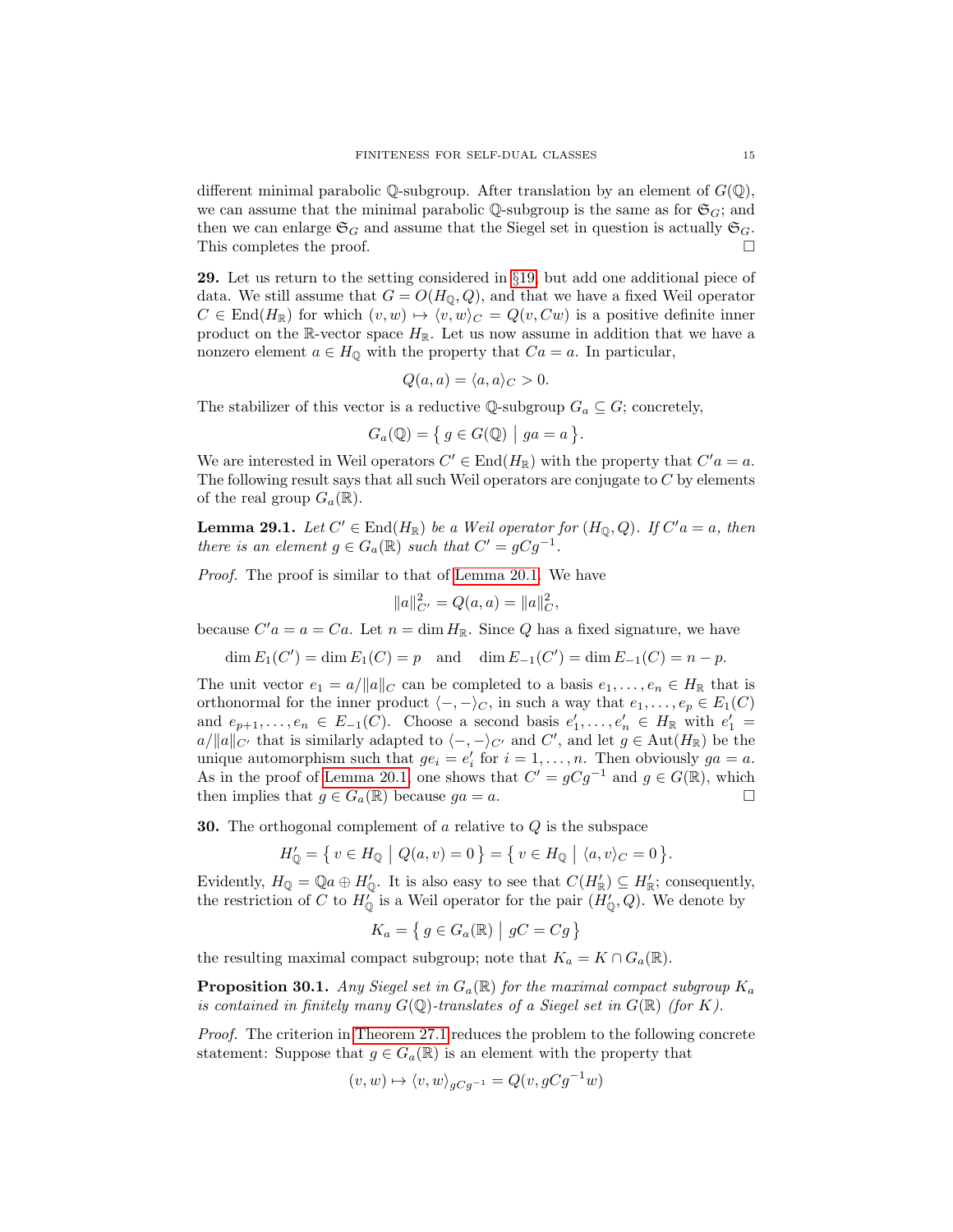is t-reduced relative to an ordered basis  $v_1, \ldots, v_{n-1} \in H'_0$ ; then it is possible to add the vector  $a$  to the basis (in one of the  $n$  possible places) and still keep the inner product t-reduced. This is completely elementary. To simplify the notation, let us agree to write  $\langle v, w \rangle$  and  $||v||$  instead of  $\langle v, w \rangle_{gCg^{-1}}$  and  $||v||_{gCg^{-1}}$ . Without loss of generality, we may assume that  $t \geq 1$ . Recall that  $||a||^2 = Q(a, a)$ . Since

$$
\langle v_i, a \rangle = Q(v_i, gCg^{-1}a) = Q(v_i, a) = 0,
$$

the second and third condition in the definition are trivially satisfied. For the first condition, note that for every  $i = 1, \ldots, n-1$ , at least one of the inequalities

$$
||a||^2 \le t||v_i||^2 \quad \text{or} \quad ||v_i||^2 \le t||a||^2
$$

will be true (because  $t \geq 1$ ). Consequently, there is some value of  $i \in \{1, \ldots, n-1\}$ with the property that

$$
||v_i||^2 \le t ||a||^2
$$
 and  $||a||^2 \le t ||v_{i+1}||^2$ .

But this is saying exactly that our inner product is t-reduced relative to the ordered basis  $v_1, ..., v_i, a, v_{i+1}, ..., v_{n-1}$  ∈  $H_{\mathbb{Q}}$ . □

## D. Definable structures on flat bundles

**31.** Let X be a nonsingular complex algebraic variety, and let  $\mathscr E$  be a locally free  $\mathscr{O}_X$ -module of finite rank with a flat holomorphic connection  $\nabla: \mathscr{E} \to \Omega^1_X \otimes_{\mathscr{O}_X} \mathscr{E}$ . We denote by  $p: E \to X$  the associated holomorphic vector bundle. Recall that  $E$  is actually an algebraic vector bundle; the algebraic structure on  $E$  is uniquely determined by the flat connection. Let us briefly review the construction. Choose an embedding  $X \hookrightarrow Y$  into a complete nonsingular variety, such that  $D = Y \setminus X$  is a simple normal crossing divisor. Let  $(\mathscr{E}, \nabla)$  be Deligne's canonical extension of the pair  $(\mathscr{E}, \nabla)$ ; up to isomorphism, it is determined by the following two conditions:

(1)  $\hat{\mathscr{E}}$  is a locally free  $\mathscr{O}_Y$ -module with a flat logarithmic connection

$$
\nabla \colon \tilde{\mathscr{E}} \to \Omega^1_Y(\log D) \otimes_{\mathscr{O}_Y} \tilde{\mathscr{E}},
$$

such that  $(\tilde{\mathscr{E}}, \nabla)|_X \cong (\mathscr{E}, \nabla).$ 

(2) For each irreducible component  $D_i$  of the divisor D, the pointwise eigenvalues of the residue operator

$$
\operatorname{Res}_{D_j} \nabla \in \operatorname{End}(\tilde{\mathscr{E}}|_{D_j})
$$

are complex numbers whose real part is contained in the interval  $[0, 1)$ .

The canonical extension has the following simple description in local coordinates. Let  $U \cong \Delta^n$  be an open neighborhood of a point  $y \in Y$ , with local holomorphic coordinates  $t_1, \ldots, t_n$  centered at y, such that the divisor  $D \cap U$  is defined by the equation  $t_1 \cdots t_k = 0$ . Let V be the fiber of the vector bundle  $\tilde{\mathscr{E}}$  at the point y. Then there is a unique holomorphic trivialization

$$
\tilde{\mathscr{E}}\big|_U\cong \mathscr{O}_U\otimes_{\mathbb{C}} V
$$

that restricts to the identity on  $V$  at the point  $y$ , such that the logarithmic connection takes the form

$$
\nabla(1\otimes v)=\sum_{j=1}^k\frac{dt_j}{t_j}\otimes R_jv
$$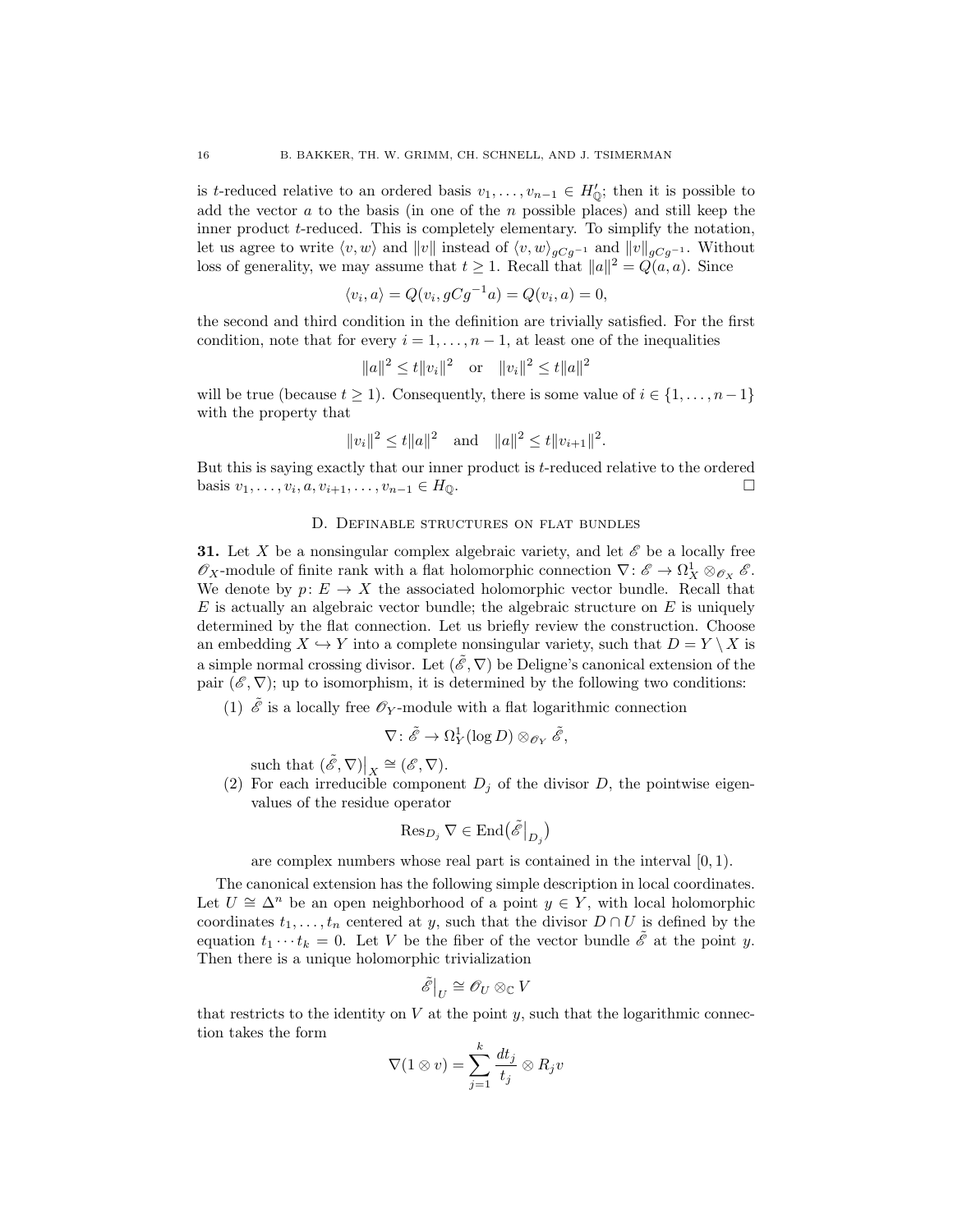for commuting operators  $R_1, \ldots, R_k \in \text{End}(V)$ , all of whose eigenvalues have real part in [0, 1]; here  $R_j$  is the residue operator along  $t_j = 0$ . It is easy to see that

$$
e^{-2\pi i \sum_{j=1}^k \log t_j R_j} (1 \otimes v)
$$

defines a multivalued flat section of  $(\mathscr{E}, \nabla)$  on  $U \cap X$ . The monodromy transformation around the divisor  $t_i = 0$  is therefore described by the operator

$$
e^{-2\pi iR_j} \in \mathrm{GL}(V).
$$

In particular, the following two conditions are equivalent:

- (a) The eigenvalues of the local monodromy transformations around the components of D are complex numbers of absolute value 1.
- (b) For each irreducible component  $D_i$  of the divisor D, the pointwise eigenvalues of the residue operators  $\mathrm{Res}_{D_i}\nabla$  are real numbers.

Since Y is complete, the holomorphic vector bundle  $p: \tilde{E} \to Y$  associated to the locally free sheaf  $\mathscr E$  has a unique algebraic structure; the algebraic structure on the bundle  $E$  is obtained by restriction. As before, we give Y and  $E$  the structure of  $\mathbb{R}_{an,exp}$ -definable complex manifolds extending their algebraic structures; this induces definable complex manifold structures on  $X$  and  $E$ . The former is the canonical algebraic definable structure  $X^{\text{def}}$  on X and we call the latter the *algebraic* definable structure on E. It is uniquely described as that for which any holomorphic section s of  $p: \tilde{E} \to Y$  over an open subset  $U' \subset Y$  restricts to a definable map on any definable  $U \subset U' \cap X$  which has compact closure in U'.

**32.** The holomorphic vector bundle  $E$  naturally comes equipped with another  $\mathbb{R}_{\text{an,exp}}$ -definable structure coming from the flat coordinates which we construct as follows. The subsheaf  $\mathscr{E}^{\nabla} \subset \mathscr{E}$  of flat sections is a complex local system. By definable triangulation, the definable topological space  $X^{\text{def}}$  admits a definable atlas  $\{(U_i, \phi_i)\}\$  with each  $U_i$  simply connected. Choosing a basis of flat sections  $s_1, \ldots, s_r$ of  $\mathscr{E}^{\nabla}|_{U_i}$ , we therefore obtain a holomorphic trivialization  $\psi_i: U_i \times \mathbb{C}^r \stackrel{\cong}{\to} p^{-1}(U_i)$ via  $(u, z_1, \ldots, z_r) \mapsto \sum_i z_i s_i(u)$ . Moreover, on intersections  $U_{ij} := U_i \cap U_j$  the transition functions are constant: there are  $g_{ij} \in GL_r(\mathbb{C})$  such that  $\psi_i = \psi_j \circ (\mathrm{id} \times g_{ij}).$ The  $flat$  definable structure on  $E$  is then given by the definable complex manifold atlas  $\{(p^{-1}(U_i), (\phi_i \times id) \circ \psi_i^{-1})\}$ . It is uniquely characterized by the property that any flat section s of  $p : E \to X$  over a definable open subset  $U \subset X$  is definable.

33. From now on, we assume that the local monodromy transformations around the components of  $D$  have eigenvalues of absolute value 1; in this case we say that  $E$  has norm one eigenvalues at infinity. Under this assumption, the two definable structures from the previous two paragraphs are equivalent.

**Proposition 33.1** ([\[BM21,](#page-24-6) Theorem 1.2]). Let X be a nonsingular complex algebraic variety and E a holomorphic flat vector bundle over X with norm one eigenvalues at infinity in the above sense. Then the flat and algebraic definable complex manifold structures on E are equivalent.

The idea of the proof can be seen from the construction of the Deligne canonical extension as above. An algebraic frame for  $\mathscr E$  extends to an algebraic frame for the canonical extension  $\mathscr E$  on the compactification Y. Thus, locally on the boundary it is related by a matrix of restricted analytic functions to a basis of sections of the form  $e^{-2\pi i \sum_{j=1}^k \log t_j R_j} (1 \otimes v)$ . This basis is in turn related to the flat basis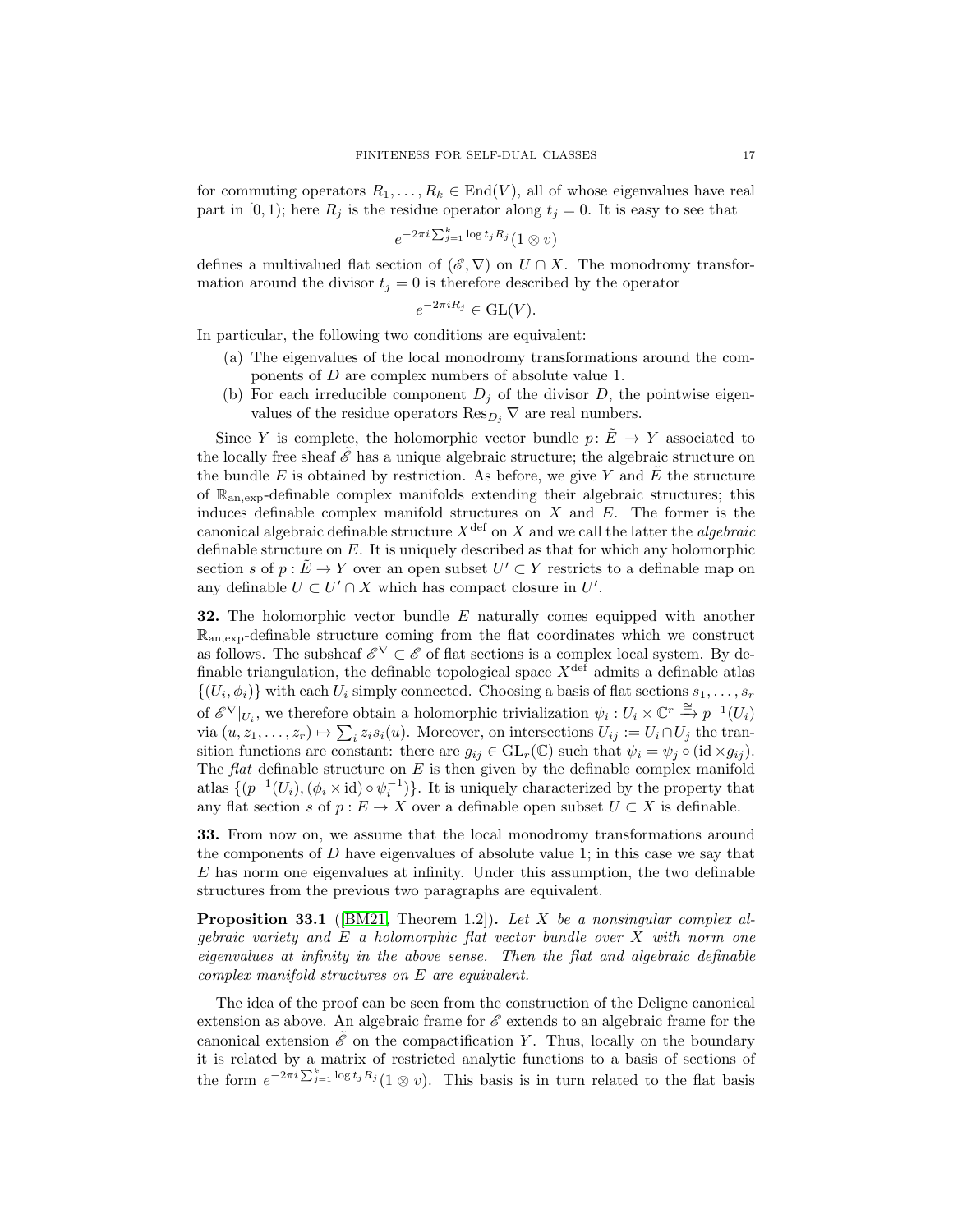by the matrix  $e^{-2\pi i \sum_{j=1}^k \log t_j R_j}$ , which is  $\mathbb{R}_{an,exp}$ -definable on bounded angular sectors. Indeed, the functions  $\log t_i$  are  $\mathbb{R}_{an, \exp}$ -definable on bounded angular sectors in polydisk neighborhoods of the boundary in  $X^{\text{def}}$ . If  $R_j = R_j^{ss} + R_j^u$  is the Jordan decomposition, then  $e^{-2\pi i \sum_{j=1}^k \log t_j R_j^u}$  is polynomial in the log  $t_j$ , while  $e^{-2\pi i \sum_{j=1}^k \log t_j R_j^{ss}}$  is  $\mathbb{R}_{an,\exp}$ -definable since the  $R_j^{ss}$  are real.

In particular, we have the following concrete corollary, which we will use:

<span id="page-17-0"></span>**Corollary 33.2.** Let Z be a complex manifold, and let  $f: Z \rightarrow X$  be a holomorphic mapping that is  $\mathbb{R}_{\text{an,exp}}$ -definable. Let  $\sigma \in \Gamma(Z, f^*\mathscr{E})$  be a holomorphic section with  $\nabla \sigma = 0$ . Then the resulting function  $\sigma : Z \to E$  is  $\mathbb{R}_{\text{an,exp}}$ -definable with respect to the algebraic definable structure.

# E. Proof of the main theorem

**34.** We now come to the proof of [Theorem 3.1.](#page-1-0) Let  $X$  be a nonsingular complex algebraic variety,  $H$  a polarized integral variation of Hodge structure on  $X$ , of even weight 2k. Fix a base point  $x_0 \in X$  and let  $H_{\mathbb{Z}} = \mathcal{H}_{\mathbb{Z},x_0}$ ; this is a free  $\mathbb{Z}$ -module of finite rank, which comes with a symmetric bilinear pairing

$$
Q = Q_{x_0} : H_{\mathbb{Z}} \otimes_{\mathbb{Z}} H_{\mathbb{Z}} \to \mathbb{Z}.
$$

As usual, we set  $H_{\mathbb{Q}} = H_{\mathbb{Z}} \otimes_{\mathbb{Z}} \mathbb{Q}$  and  $H_{\mathbb{R}} = H_{\mathbb{Z}} \otimes_{\mathbb{Z}} \mathbb{R}$ ; for simplicitiy, we shall use the notation  $C = C_{x_0} \in \text{End}(H_{\mathbb{R}})$  for the Weil operator of the Hodge structure at the point  $x_0$ . In particular,

$$
(v, w) \mapsto \langle v, w \rangle_C = Q(v, Cw)
$$

is a positive definite inner product on the vector space  $H_{\mathbb{R}}$ .

35. Let D be the period domain parametrizing integral Hodge structures of weight  $2k$  on  $H_{\mathbb{Z}}$  that are polarized by Q. Since the statement of [Theorem 3.1](#page-1-0) only involves the Weil operator (instead of the full Hodge structure), it makes sense to consider not the period domain  $D$ , but rather the associated symmetric space (which is a quotient of  $D$ ). Consider the Q-algebraic group

$$
G = O(H_{\mathbb{Q}}, Q),
$$

whose set of real points is the real Lie group

$$
G(\mathbb{R}) = \{ g \in GL(H_{\mathbb{R}}) \mid Q(gv, gw) = Q(v, w) \text{ for all } v, w \in H_{\mathbb{R}} \}.
$$

Recall that  $G(\mathbb{R})$  acts transitively on the period domain D, and that  $D = G(\mathbb{R})/V$ , where  $V \subseteq G(\mathbb{R})$  is the stabilizer of the Hodge structure at  $x_0$ . Clearly, the Weil operator satisfies  $C \in G(\mathbb{R})$  and  $C^2 = id$ . It is easy to see that

$$
K = \{ g \in G(\mathbb{R}) \mid gC = Cg \}
$$

is a maximal compact subgroup of  $G(\mathbb{R})$  containing the compact subgroup V; by [Lemma 20.1,](#page-8-1) the points of the quotient  $G(\mathbb{R})/K$  can be identified with Weil operators for the pair  $(H_{\mathbb{Q}}, Q)$ , with the coset gK corresponding to the Weil operator  $gCg^{-1}.$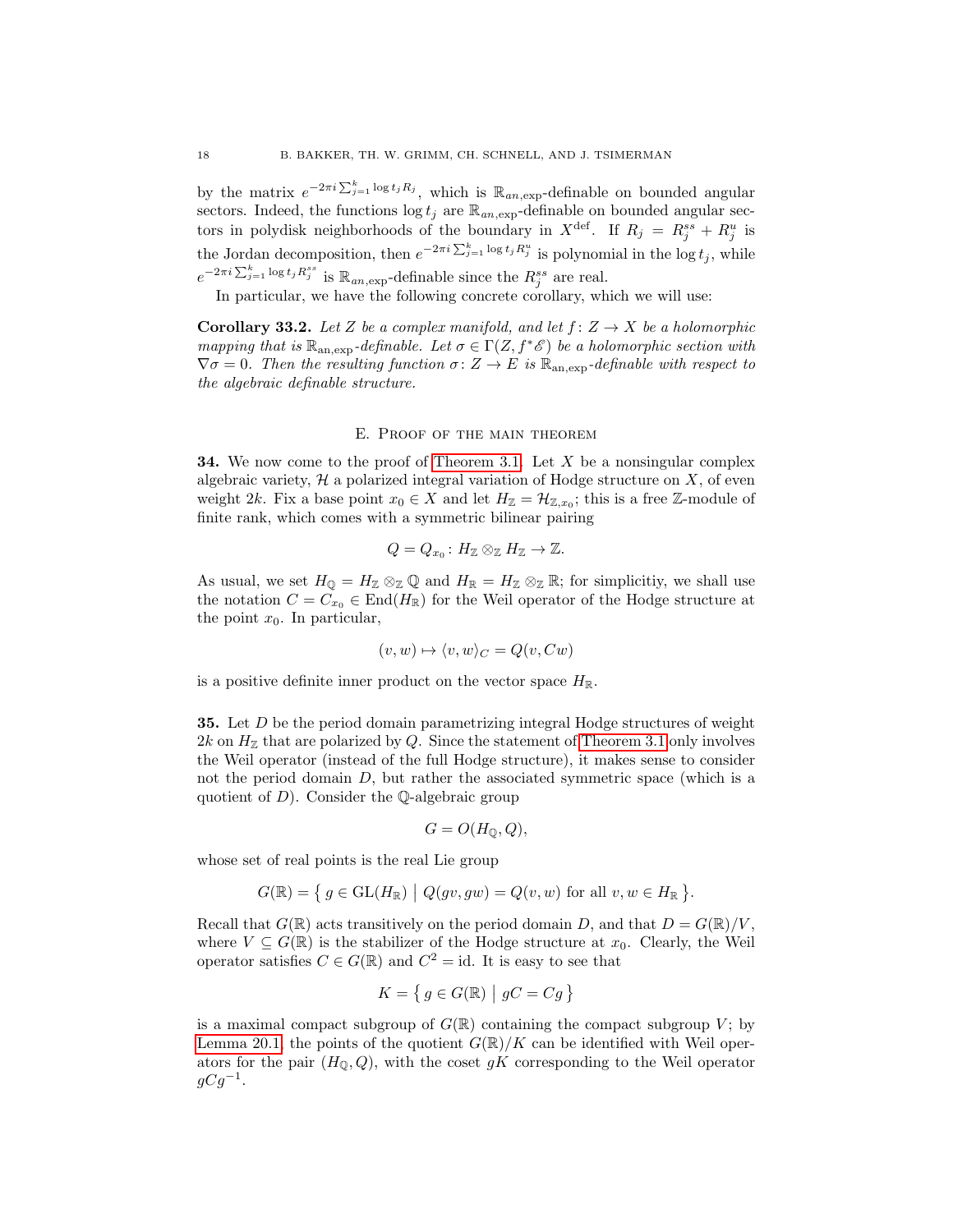36. Consider now the arithmetic subgroup

(36.1) 
$$
\Gamma = O(H_{\mathbb{Z}}, Q) = G(\mathbb{Q}) \cap \text{GL}(H_{\mathbb{Z}}).
$$

Note that  $\Gamma$  is quite a bit larger than the monodromy group of the variation of Hodge structure; this will be important in what follows. Instead of the usual period mapping to  $\Gamma \backslash D$ , we consider the (Weil operator) period mapping

<span id="page-18-0"></span>(36.2) 
$$
\Phi \colon X \to \Gamma \backslash G(\mathbb{R})/K
$$

to the arithmetic quotient of the symmetric space  $G(\mathbb{R})/K$ . It associates to every point  $x \in X$  the Weil operator  $C_x \in \text{Aut}(E_x)$ , viewed as an automorphism of the fixed vector space  $H_{\mathbb{C}}$  by parallel transport; this is well-defined in the quotient  $\Gamma \backslash G(\mathbb{R})/K$  since  $\Gamma$  contains the monodromy group of the variation of Hodge structure. According to [\[BKT20,](#page-24-0) Thm. 1.3], the mapping  $\Phi$  in [\(36.2\)](#page-18-0) is  $\mathbb{R}_{\text{an,exp}}$ definable. The main result is stated for the usual period mapping into  $\Gamma \backslash D$ , but what is actually proved in [\[BKT20,](#page-24-0) Thm. 4.1] is the  $\mathbb{R}_{an,exp}$ -definability of [\(36.2\)](#page-18-0).

**37.** Let  $\pi: \tilde{X} \to X$  be the universal covering space of X. Since the period mapping is locally liftable, there is a real-analytic mapping  $\tilde{\Phi}$ :  $\tilde{X} \to G(\mathbb{R})/K$ , unique up to a choice of base point, making the following diagram commute:

$$
\tilde{X} \xrightarrow{\tilde{\Phi}} G(\mathbb{R})/K
$$
\n
$$
\downarrow \pi
$$
\n
$$
X \xrightarrow{\Phi} \Gamma \backslash G(\mathbb{R})/K
$$

We now extend the definability result to the vector bundle  $p: E \to X$ . On  $G(\mathbb{R})/K$ , consider the trivial complex vector bundle  $G(\mathbb{R})/K \times H_{\mathbb{C}}$ , where  $H_{\mathbb{C}} = H_{\mathbb{Z}} \otimes_{\mathbb{Z}} \mathbb{C}$ . The arithmetic group  $\Gamma$  acts on this bundle via the formula

$$
\gamma \cdot (gK, v) = (\gamma gK, \gamma(v)),
$$

and the quotient gives us a "universal" complex vector bundle

$$
\Gamma \backslash \big( G(\mathbb{R})/K \times H_{\mathbb{C}} \big) \to \Gamma \backslash G(\mathbb{R})/K
$$

with fiber  $H_{\mathbb{C}}$ . The pullback  $\pi^*\mathscr{E}$  has a canonical trivialization by  $\nabla$ -flat sections, hence  $\pi^*E \cong \tilde{X} \times H_{\mathbb{C}}$ . The trivial morphism of vector bundles

$$
\tilde{\Phi} \times id \colon \tilde{X} \times H_{\mathbb{C}} \to G(\mathbb{R})/K \times H_{\mathbb{C}}
$$

therefore descends to a morphism of complex vector bundles

$$
E \xrightarrow{\Phi_E} \Gamma \backslash (G(\mathbb{R})/K \times H_{\mathbb{C}})
$$
  
\n
$$
\downarrow^p \qquad \qquad \downarrow
$$
  
\n
$$
X \xrightarrow{\Phi} \Gamma \backslash G(\mathbb{R})/K.
$$

<span id="page-18-1"></span>Proposition 37.1. The morphism of complex vector bundles

$$
\Phi_E \colon E \to \Gamma \backslash \big( G(\mathbb{R})/K \times H_{\mathbb{C}} \big)
$$

is  $\mathbb{R}_{an,exp}$ -definable.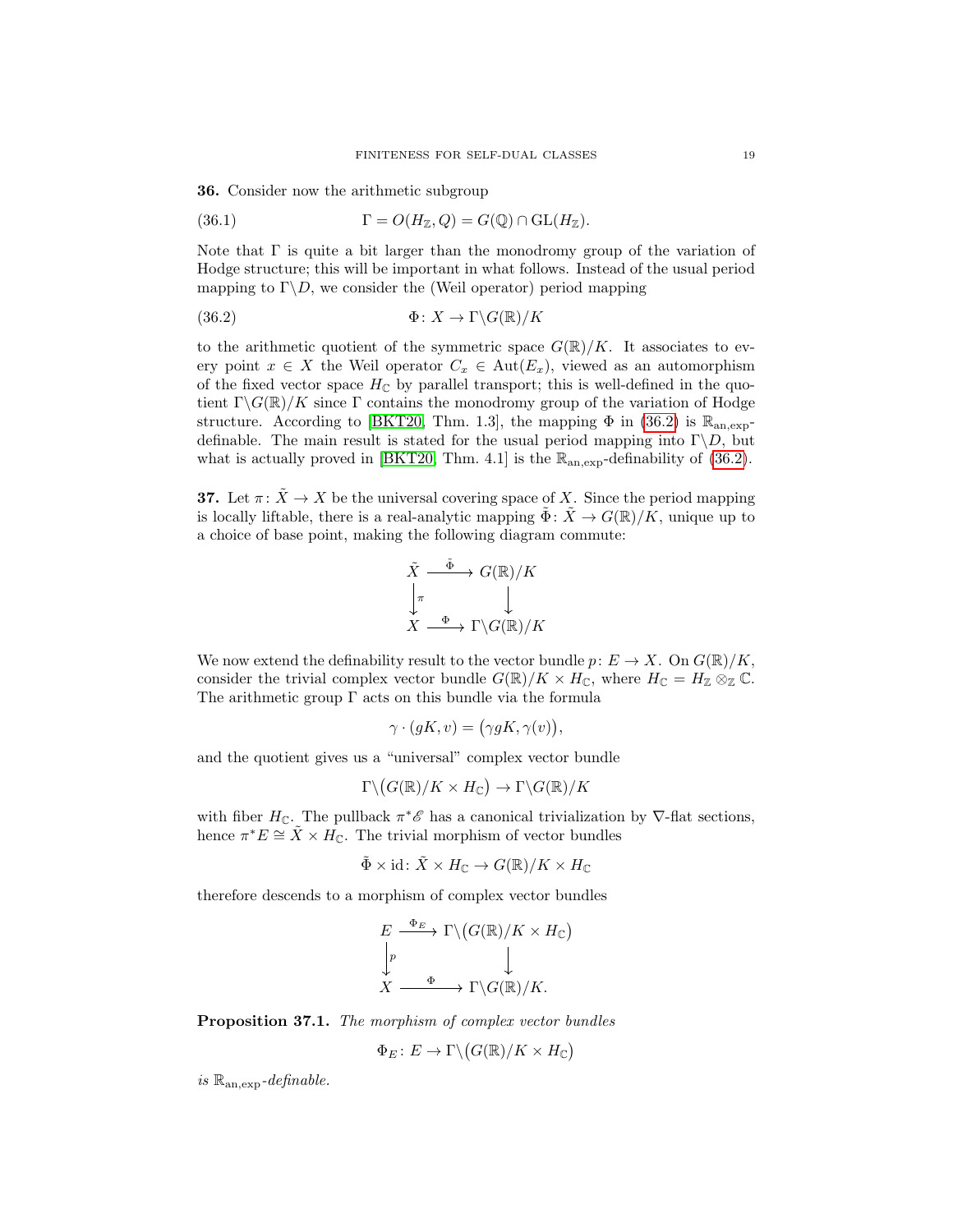*Proof.* Let Y be a complete nonsingular variety containing X, such that  $X = Y \ D$ for a simple normal crossing divisor D. By the same argument as in [\[BKT20,](#page-24-0)  $\S 4.1$ ], the problem is local on Y, and so we may assume that  $Y = \Delta^n$ , with holomorphic coordinates  $t_1, \ldots, t_n$ , and that the divisor D is defined by the equation  $t_1 \cdots t_k = 0$ . Let  $\mathbb{H} = \{ z \in \mathbb{C} \mid \text{Im } z > 0 \}$  and  $\Sigma = \{ z \in \mathbb{H} \mid 0 \le \text{Re } z \le 1 \}$ . By [\[BKT20,](#page-24-0) Thm. 1.5], there is a subalgebraic Siegel set  $\mathfrak{S} \subseteq G(\mathbb{R})$  for the maximal compact subgroup K, and a finite set  $A \subseteq G(\mathbb{Q})$ , such that the image of

$$
\tilde{\Phi} \colon \Sigma^k \times \Delta^{n-k} \to G(\mathbb{R})/K
$$

is contained in  $A \cdot \mathfrak{S}$ . We get the following commutative diagram:

$$
\Sigma^{k} \times \Delta^{n-k} \xrightarrow{\tilde{\Phi}} A \cdot \mathfrak{S}
$$
\n
$$
\pi \begin{pmatrix}\n\downarrow & \downarrow & \downarrow \\
\text{H}^{k} \times \Delta^{n-k} & \xrightarrow{\tilde{\Phi}} G(\mathbb{R})/K \\
\downarrow^{\pi} & \downarrow & \downarrow \\
(\Delta^{*})^{k} \times \Delta^{n-k} & \xrightarrow{\Phi} \Gamma \backslash G(\mathbb{R})/K\n\end{pmatrix}
$$

.

Now  $\pi: \Sigma^k \times \Delta^{n-k} \to (\Delta^*)^k \times \Delta^{n-k}$  is  $\mathbb{R}_{\text{an,exp}}$ -definable, and so [Proposition 33.2](#page-17-0) implies that the isomorphism of complex vector bundles

$$
\pi^*E\cong\Sigma^k\times\Delta^{n-k}\times H_{\mathbb C}
$$

is actually  $\mathbb{R}_{an,exp}$ -definable. Since the morphism of trivial bundles

$$
\tilde{\Phi} \times id \colon \Sigma^k \times \Delta^{n-k} \times H_{\mathbb{C}} \to (A \cdot \mathfrak{S}) \times H_{\mathbb{C}}
$$

is obviously  $\mathbb{R}_{an,exp}$ -definable, we get the desired result.

38. We are ready to prove a first definability result for self-dual vectors in a single Γ-orbit. Suppose that we have an integral vector  $a \in H_{\mathbb{Z}}$  such that  $Ca = a$ . We are interested in self-dual classes in the orbit  $\Gamma a \subseteq H_{\mathbb{Z}}$ . As noted after [Lemma 20.1,](#page-8-1) points of the symmetric space  $G(\mathbb{R})/K$  correspond to Weil operators for  $(H_{\mathbb{Q}}, Q)$ ; we identity a coset gK with the Weil operator  $C_g = gCg^{-1}$ .

<span id="page-19-0"></span>**Proposition 38.1.** Let  $a \in H_{\mathbb{Z}}$  be a nonzero integral vector with  $Ca = a$ . The set

$$
\{ \Gamma(gK, v) \in \Gamma \backslash (G(\mathbb{R})/K \times H_{\mathbb{C}}) \mid v \in \Gamma a \text{ and } C_g v = v \}
$$

is  $\mathbb{R}_{\text{alg}}$ -definable.

Proof. We introduce the additional subgroups

 $K_a = G_a(\mathbb{R}) \cap K$  and  $\Gamma_a = G_a(\mathbb{Q}) \cap \Gamma$ .

For the same reason as before,  $K_a$  is a maximal compact subgroup of  $G_a(\mathbb{R})$ , and  $\Gamma_a$  is an arithmetic subgroup of  $G_a(\mathbb{Q})$ . [Lemma 29.1](#page-14-0) shows that the image of

$$
G_a(\mathbb{R})/K_a \hookrightarrow G(\mathbb{R})/K
$$

consists of all cosets gK whose corresponding Weil operator  $C_g = gCg^{-1}$  satisfies  $C_g a = a$ . According to [Proposition 30.1](#page-14-1) and [\[BKT20,](#page-24-0) Thm. 1.2], the morphism of arithmetic quotients

$$
\Gamma_a \backslash G_a(\mathbb{R})/K_a \to \Gamma \backslash G(\mathbb{R})/K
$$

is  $\mathbb{R}_{\text{ale}}$ -definable. This morphism has a well-defined lifting

$$
i\colon \Gamma_a\backslash G_a(\mathbb{R})/K_a\to \Gamma\backslash \big(G(\mathbb{R})/K\times H_{\mathbb{C}}\big),\quad \Gamma_a hK_a\mapsto \Gamma(hK,a),
$$

$$
\Box
$$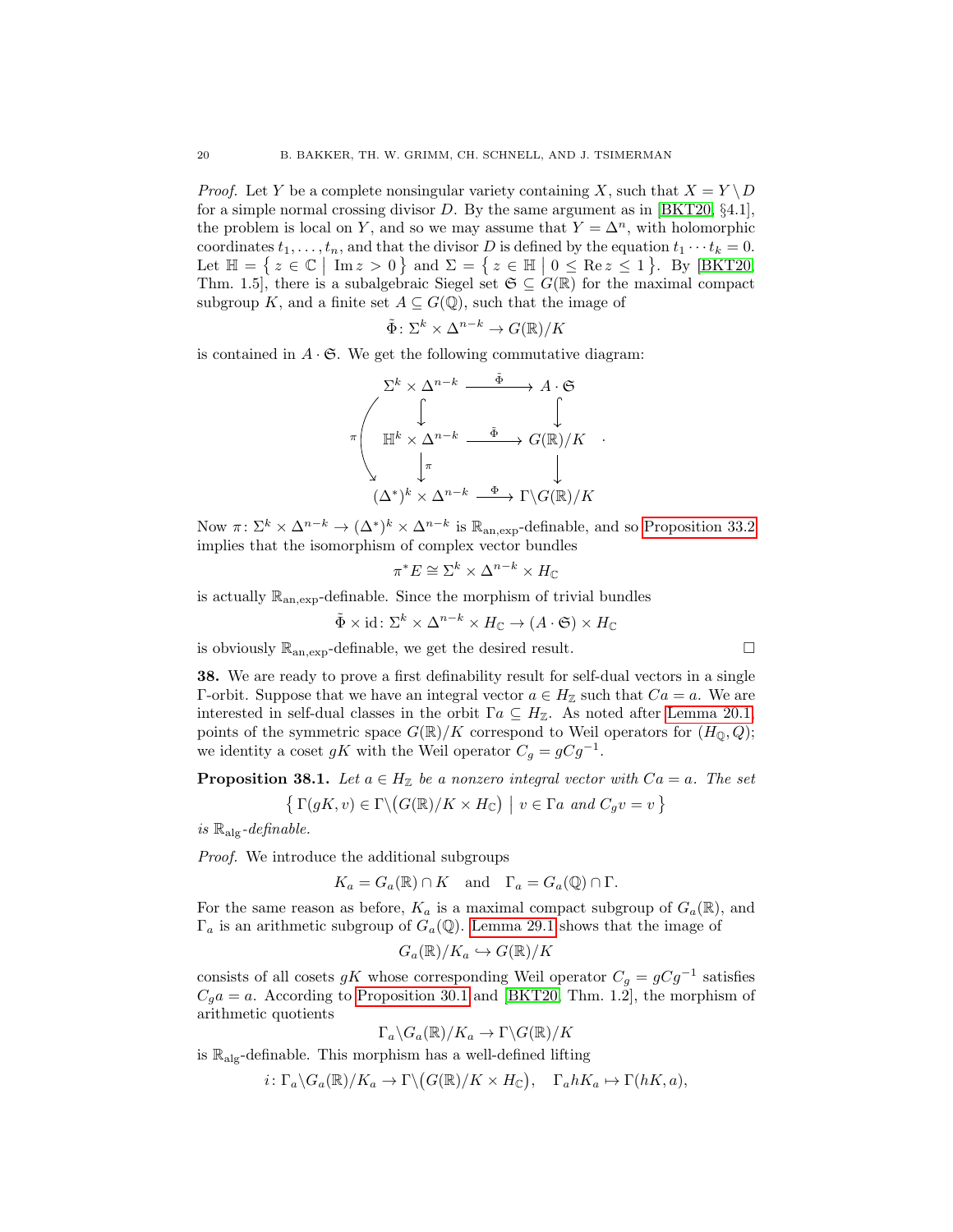which is  $\mathbb{R}_{\text{ale}}$ -definable for the same reason. In more detail, let  $\mathfrak{S}$  be an arbitrary Siegel set in  $G_a(\mathbb{R})$  with respect to the maximal compact subgroup  $K_a$ . The formula

$$
\tilde{i}: \mathfrak{S} \to G(\mathbb{R})/K \times H_{\mathbb{C}}, \quad \tilde{i}(h) = (hK, a)
$$

gives us an  $\mathbb{R}_{\text{alg}}$ -definable local lifting of i. Because of [Proposition 30.1,](#page-14-1) the composition of i with the projection to  $\Gamma \backslash (G(\mathbb{R})/K \times H_{\mathbb{C}})$  is definable; it follows that the mapping i is itself  $\mathbb{R}_{\text{alg}}$ -definable.

Now the image of  $i$  is exactly the set we are interested in. Indeed, suppose that  $\Gamma(gK, v) = \Gamma(hK, a)$  for some  $g \in G(\mathbb{R}), h \in G_a(\mathbb{R}),$  and  $v \in H_{\mathbb{C}}$ . Then there is an element  $\gamma \in \Gamma$  such that  $g = \gamma h$  and  $v = \gamma a$ , and one easily deduces that  $v \in \Gamma a$ and  $C_g v = v$ . In fact, the mapping i is an embedding: if  $\Gamma(hK, a) = \Gamma(h'K, a)$ for two elements  $h, h' \in G_a(\mathbb{R})$ , then there is some  $\gamma \in \Gamma$  and some  $k \in K$  such that  $h' = \gamma hk$  and  $\gamma a = a$ ; but then  $\gamma \in \Gamma_a$ , and therefore  $k \in K_a$ , and so the double cosets  $\Gamma_a h' K_a = \Gamma_a h K_a$  are equal. The locus of self-dual classes in our given  $\Gamma$ -orbit is therefore an  $\mathbb{R}_{\text{alg}}$ -definable subset that is isomorphic to the smaller arithmetic quotient  $\Gamma_a \backslash G_a(\mathbb{R})/K_a$ .

**39.** We now extend the above result to integral vectors  $v \in H_{\mathbb{Z}}$  with a fixed selfintersection number  $Q(v, v)$ .

<span id="page-20-0"></span>**Proposition 39.1.** Let  $q \in \mathbb{N}$  be a positive integer. Then the set

$$
\{ \Gamma(gK, v) \in \Gamma \setminus (G(\mathbb{R})/K \times H_{\mathbb{C}}) \mid v \in H_{\mathbb{Z}}, Q(v, v) = q, \text{ and } C_g v = v \}
$$

is  $\mathbb{R}_{\text{alg}}$ -definable.

*Proof.* The crucial point is that  $\Gamma$  acts on the set  $\{v \in H_{\mathbb{Z}} \mid Q(v, v) = q\}$  with only finitely many orbits; this makes the result a direct consequence of [Proposition 38.1.](#page-19-0) The finiteness of the number of Γ-orbits follows from [\[Kne02,](#page-25-12) Satz 30.2]; since Kneser works in much greater generality, let us briefly explain how to deduce the statement we need. The quadratic form  $v \mapsto Q(v, v)$  makes  $H_{\mathbb{Z}}$  into a lattice in the Q-vector space  $H_{\mathbb{Q}}$ , and an integral vector  $v \in H_{\mathbb{Z}}$  with  $Q(v, v) = q$  defines an isometry  $v: [q] \to H_{\mathbb{Z}}$ , where  $[q]$  means the lattice  $\mathbb Z$  with the quadratic form  $n \mapsto qn^2$ . (Kneser calls this a "Darstellung" of [q] in  $H_{\mathbb{Z}}$ .) Now [ $\ell$ ] is nondegenerate because  $\ell \geq 1$ , and [\[Kne02,](#page-25-12) Satz 30.2] guarantees that there are only finitely many equivalence classes of such isometries. But since  $\Gamma = O(H_{\mathbb{Z}}, Q)$ , two vectors  $v, v' \in$  $H_{\mathbb{Z}}$  are in the same equivalence class, in the sense of [\[Kne02,](#page-25-12) Def. 30.1], exactly when there is an element  $\gamma \in \Gamma$  such that  $v' = \gamma v$ .

40. Finally, we assemble all the pieces and prove [Theorem 3.1.](#page-1-0)

*Proof of Theorem 3.1.* The polarized integral variation of Hodge structure  $\mathcal H$  on X gives rise to a kind of period mapping

$$
\Phi \colon X \to \Gamma \backslash G(\mathbb{R})/K
$$

that, up to the action by Γ, associates to every point  $x \in X$  the Weil operator  $C_x$ of the corresponding Hodge structure. We already know that  $\Phi$  is  $\mathbb{R}_{\text{an,exp}}$ -definable [\[BKT20,](#page-24-0) Thm. 1.2]. We also have a morphism of complex vector bundles

$$
\Phi_E \colon E \to \Gamma \backslash \big( G(\mathbb{R})/K \times H_{\mathbb{C}} \big)
$$

from the algebraic vector bundle  $p: E \to X$  to the "universal" vector bundle on the right. We also know that  $\Phi_E$  is  $\mathbb{R}_{an,exp}$ -definable (by [Proposition 37.1\)](#page-18-1). The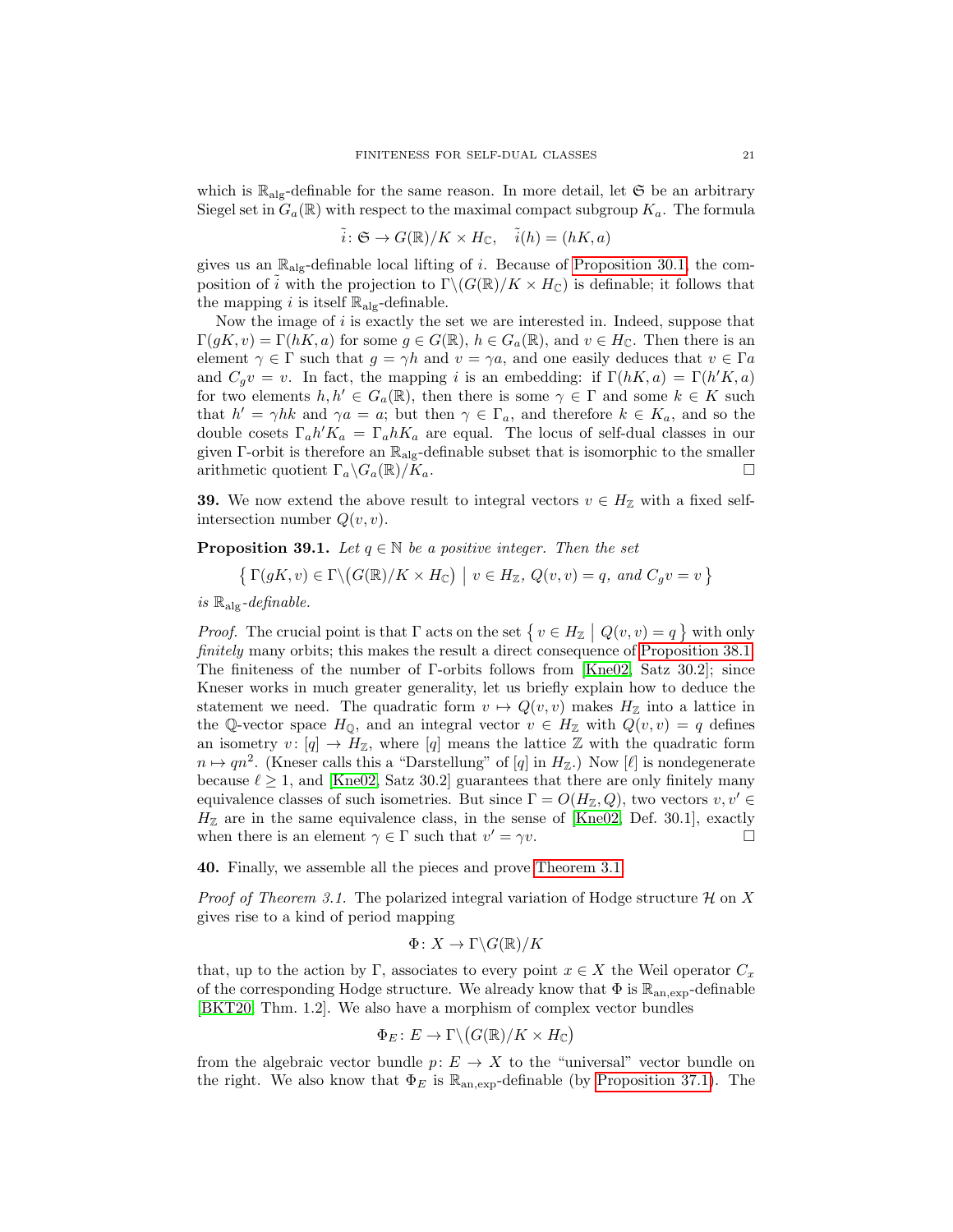two morphisms fit into the following commutative diagram:

$$
E \xrightarrow{\Phi_E} \Gamma \backslash (G(\mathbb{R})/K \times H_{\mathbb{C}})
$$
  
\n
$$
\downarrow^p \qquad \qquad \downarrow
$$
  
\n
$$
X \xrightarrow{\Phi} \Gamma \backslash G(\mathbb{R})/K.
$$

Fix a positive integer  $q \in \mathbb{N}$ . By [Proposition 39.1,](#page-20-0) the set

$$
\left\{ \left. \Gamma(gK, v) \in \Gamma \backslash \big( G(\mathbb{R})/K \times H_{\mathbb{C}} \big) \ \right| \ v \in H_{\mathbb{Z}}, \, Q(v, v) = q, \, \text{and} \, \, C_g v = v \, \right\}
$$

is  $\mathbb{R}_{\text{alg}}$ -definable, and so its preimage under  $\Phi_E$  is an  $\mathbb{R}_{\text{an,exp}}$ -definable subset of E. Since it is easy to see that a point  $(x, v) \in E$  lies in the preimage exactly when  $v \in E_x$  is integral and satisfies  $Q_x(v, v) = q$  and  $C_x v = v$ , we get the result.

#### F. Additional results

41. In this section, we prove the two variants of the main theorem stated in the introduction. The idea is simple enough: we tensor a given integral variation of Hodge structure by an auxiliary Hodge structure of weight 1 or 2, and then apply [Theorem 3.1.](#page-1-0) The first Hodge structure that we need is the following.

<span id="page-21-0"></span>Example 41.1. Consider the Hodge structure on the first cohomology of the elliptic curve  $\mathbb{C}/(\mathbb{Z} \oplus \mathbb{Z} i)$ . Concretely, this is an integral Hodge structure of weight 1 on the free  $\mathbb{Z}\text{-module } \mathbb{Z}^{\oplus 2}$ , whose Hodge decomposition is given by

$$
\mathbb{C}^{\oplus 2} = \mathbb{C}(1, i) \oplus \mathbb{C}(1, -i).
$$

The Hodge structure is polarized by the skew-symmetric bilinear form

$$
\mathbb{Z}^{\oplus 2}\otimes \mathbb{Z}^{\oplus 2}\to \mathbb{Z}, \quad ((a_1,a_2),(b_1,b_2))\mapsto a_1b_2-a_2b_1,
$$

and the Weil operator is easily seen to be the operator  $(a_1, a_2) \mapsto (a_2, -a_1)$ ; note that it happens to preserve the integral structure in this case.

Now suppose that H is a polarized integral Hodge structure of odd weight  $2k-1$ . Let  $Q: H_{\mathbb{Z}} \otimes_{\mathbb{Z}} H_{\mathbb{Z}} \to \mathbb{Z}$  be the skew-symmetric bilinear form giving the polarization, and let  $C \in End(H_{\mathbb{R}})$  be the Weil operator (which now satisfies  $C^2 = -id$ ). After taking the tensor product with the above Hodge structure of weight 1, we obtain a polarized integral Hodge structure  $H$  of weight 2k on

$$
\tilde{H}_{\mathbb{Z}}=H_{\mathbb{Z}}\oplus H_{\mathbb{Z}},
$$

polarized by the symmetric bilinear form  $\tilde{Q}((a_1,a_2),(b_1,b_2))=Q(a_1,b_2)-Q(a_2,b_1),$ and with Weil operator  $\tilde{C}(a_1, a_2) = (Ca_2, -Ca_1)$ . Evidently,

$$
\tilde{H}_{2q}^+ = \{ (a_1, a_2) \in H_{\mathbb{Z}} \oplus H_{\mathbb{Z}} \mid a_1 = Ca_2 \text{ and } Q(a_1, a_2) = q \};
$$

for polarized integral variations of Hodge structure of odd weight, [Corollary 4.2](#page-2-0) is therefore an immediate consequence of [Theorem 3.1.](#page-1-0)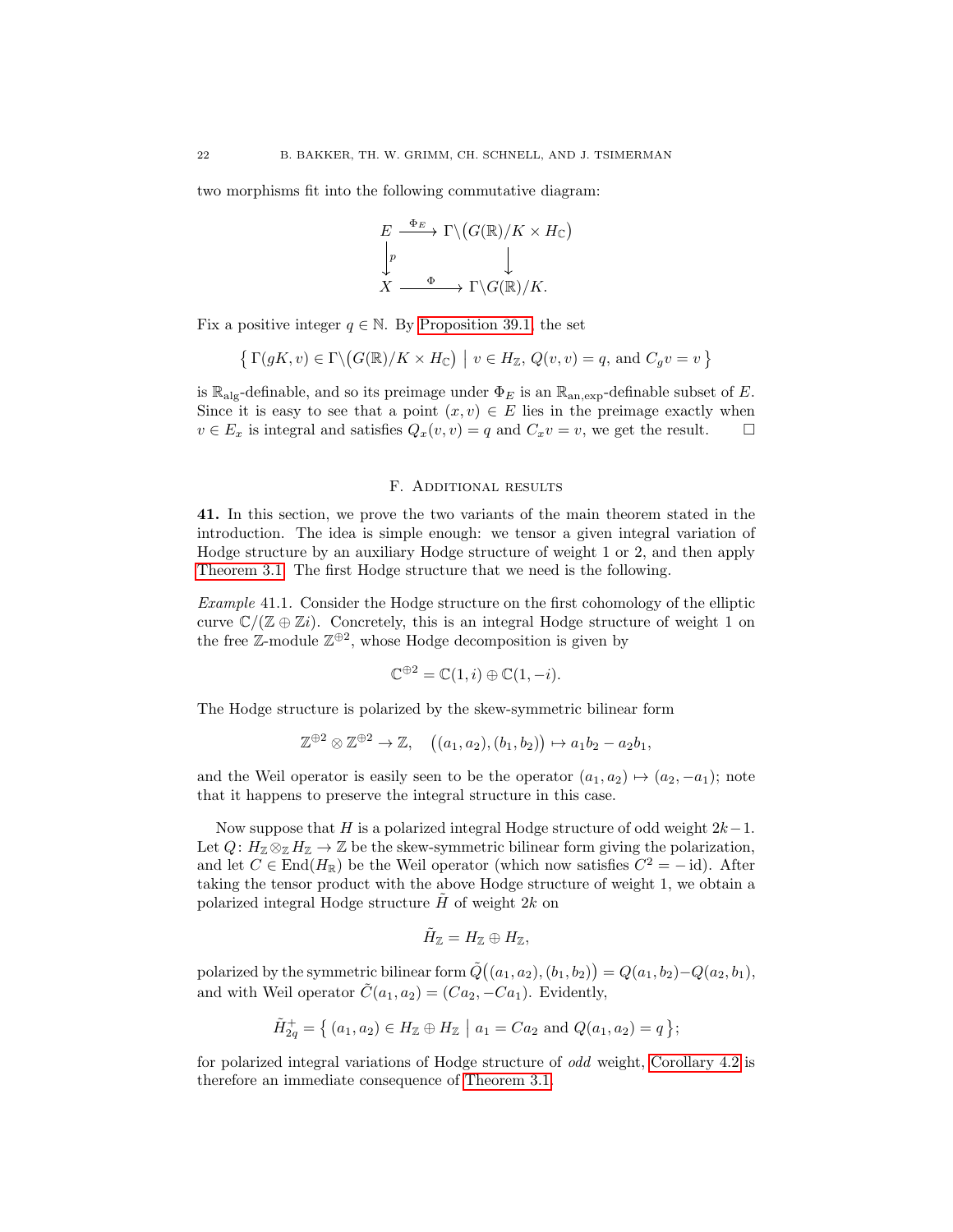42. The remaining assertions concern variations of Hodge structure of even weight. We can deal with them by the same method, using the following Hodge structure.

<span id="page-22-0"></span>Example 42.1. Consider now the symmetric square of the Hodge structure in [Ex](#page-21-0)[ample 41.1.](#page-21-0) Concretely, we get an integral Hodge structure of weight 2 on the free  $\mathbb{Z}\text{-module } \mathbb{Z}^{\oplus 3}$ , whose Hodge decomposition is

$$
\mathbb{C}^{\oplus 3} = \mathbb{C}(1, 2i, -1) \oplus \mathbb{C}(1, 0, 1) \oplus \mathbb{C}(1, -2i, -1).
$$

The Hodge structure is polarized by the symmetric bilinear form

$$
\mathbb{Z}^{\oplus 3}\otimes \mathbb{Z}^{\oplus 3}\to \mathbb{Z}, \quad ((a_1,a_2,a_3),(b_1,b_2,b_3))\mapsto a_1b_3+a_3b_1-a_2b_2,
$$

and the Weil operator is easily seen to be the operator  $(a_1, a_2, a_3) \mapsto (a_3, -a_2, a_1)$ , which again preserves the integral structure.

Suppose that  $H$  is a polarized integral Hodge structure of even weight  $2k$ , with polarization  $Q: H_{\mathbb{Z}} \otimes_{\mathbb{Z}} H_{\mathbb{Z}} \to \mathbb{Z}$  and Weil operator  $C \in End(H_{\mathbb{R}})$ . After taking the tensor product with the Hodge structure in [Example 42.1,](#page-22-0) we obtain a polarized integral Hodge structure  $\tilde{H}$  of weight  $2k + 2$  on

$$
\tilde H_{\mathbb Z}=H_{\mathbb Z}\oplus H_{\mathbb Z}\oplus H_{\mathbb Z},
$$

polarized by the symmetric bilinear form

$$
\tilde{Q}((a_1,a_2,a_3),(b_1,b_2,b_3)) = Q(a_1,b_3) + Q(a_3,b_1) - Q(a_2,b_2),
$$

and with Weil operator  $\tilde{C}(a_1, a_2, a_3) = (Ca_3, -Ca_2, Ca_1)$ . This time around,

$$
\tilde{H}_q^+ = \{ (a_1, a_2, a_3) \in H_\mathbb{Z} \oplus H_\mathbb{Z} \oplus H_\mathbb{Z} \mid a_1 = Ca_3, Ca_2 = -a_2, \text{ and}
$$
  

$$
2Q(a_1, a_3) - Q(a_2, a_2) = q \}.
$$

We now obtain [Corollary 4.2](#page-2-0) for polarized integral variations of Hodge structure of even weight by looking at triples of the form  $(a_1, 0, a_3)$ , and [Corollary 4.1](#page-1-1) by looking at triples of the form  $(0, a_2, 0)$ .

### G. MOTIVATION FROM STRING THEORY

43. A motivation for studying the locus of self-dual integral Hodge classes stems from string theory. String theory is a candidate theory of quantum gravity that unifies Einstein's theory of general relativity and quantum field theory. Quantum consistency forces the string to travel through a higher-dimensional space-time manifold, extending beyond the four space-time dimensions that we currently observe in our universe. In prominent variants of string theory this implies that either six or eight extra dimensions need to be present. These extra dimensions are often considered to be on a tiny compact manifold. Particularly well-studied choices are Calabi-Yau manifolds, which are defined to be Kähler manifolds that admit a Ricci-flat metric. While it is not known which Calabi-Yau manifold one should pick, it has been studied intensively how the physical four-dimensional theory can be determined after making a choice.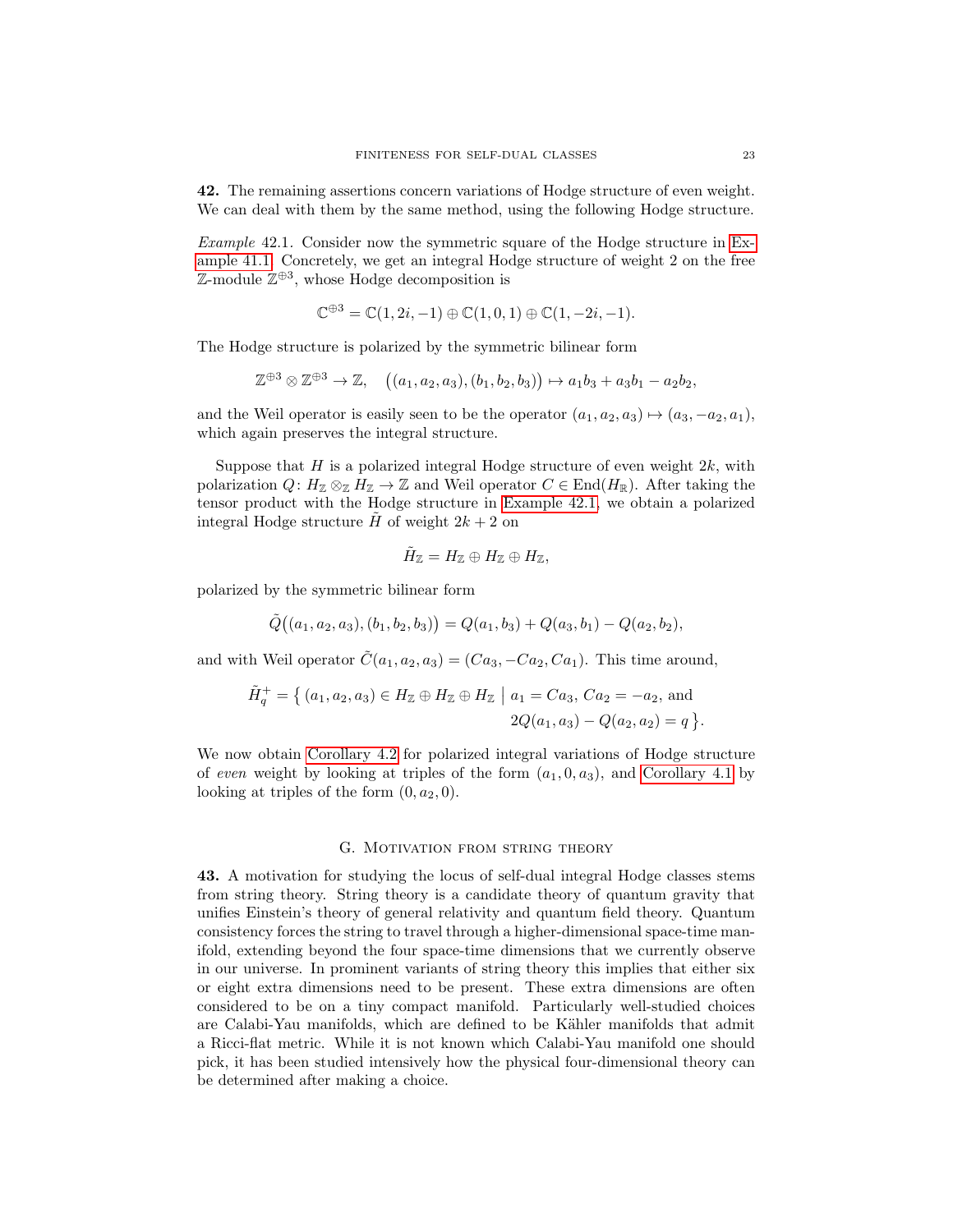44. We now describe one example from physics that originally suggested the result in [Theorem 3.1.](#page-1-0) Let Y be a compact polarized Calabi-Yau manifold of complex dimension D, with  $D = 3, 4$  being the cases most relevant in the string theory application. One can associate a family of manifolds  $Y_t$  to Y that is obtained by deforming its complex structure. It is shown by the Bogomolov-Tian-Todorov theorem [\[Tia,](#page-25-13) [Tod89\]](#page-25-14) that the Kuranishi space of Y is unobstructed. Hence  $Y_t$  varies over a finite-dimensional moduli space  $\mathcal M$  if one demands that all  $Y_t$  are Calabi-Yau manifolds. For polarized Calabi-Yau manifolds of complex dimension D the moduli space M is quasi-projective [\[Vie95\]](#page-26-1) and of complex dimension  $h^{D-1,1}$  =  $\dim H^{D-1,1}(Y)$ . The existence of such a moduli space leads to several physical problems when using such  $Y_t$  as backgrounds of string theory. In particular, one finds modifications of Newton's law or Einstein's equations that are in contradiction with observations. To avoid this immediate conclusion further ingredients known as background fluxes can be introduced. These fluxes are integral classes in the cohomology of Y . Compared with the general considerations above, we thus identify  $X = \widehat{\mathcal{M}}$ , where  $\widehat{\mathcal{M}}$  is the resolution of M [\[Hir64\]](#page-25-15). Furthermore, we set  $H_{\mathbb{Z}} =$  $H^D(Y, \mathbb{Z})$  and  $Q = \int_Y v \wedge w$ . Introducing a Weil operator C acting on  $H^{p,q}(Y_t)$ with  $i^{p-q}$ , we define a norm  $||w||^2 = Q(\bar{w}, Cw)$ .

45. The best understood string theory settings with integral fluxes are obtained from Type IIB string theory [\[GVW00,](#page-25-16) [GKP02\]](#page-25-17). Let us consider this ten-dimensional theory on a Calabi-Yau manifold  $Y$  of complex dimension three. In this string theory setting one is also free to chose in addition to  $Y$  two integral three-forms  $F, H \in H^3(Y, \mathbb{Z})$ , which set the flux background. They naturally combine to a complex three-form  $\mathcal{G} = F - \tau H$  with  $\tau \in \mathbb{C}$ . The fluxes F, H are constrained by a consistency condition

<span id="page-23-0"></span>
$$
(45.1) \tQ(F,H) = \ell \t,
$$

where  $\ell$  is a fixed positive rational number that can be derived for a given setting. This condition is known as a tadpole cancellation condition and plays a crucial role in finding consistent solutions of string theory. Furthermore, the presence of  $\mathcal G$ impacts the physical four-dimensional theory by giving rise to an energy potential  $V(\mathcal{G})$ , which generally changes for different choices  $Y_t$  within the family. Concretely, it takes the form [\[GKP02\]](#page-25-17)

$$
(45.2) \t\t V(\mathcal{G}) = \kappa \|\mathcal{G}^-\|^2,
$$

where  $C\mathcal{G}^- = -i\mathcal{G}^-$  and  $\kappa$  is  $\tau$ -dependent but constant over M. The loci in M that minimize this energy potential with  $\mathcal{G}^- = 0$  have been shown to be consistent background solutions of Type IIB string theory [\[GKP02\]](#page-25-17). It has been a longstanding question of whether or not the number of distinct  $H, F$  with  $\mathcal{G}^- = 0$  and  $(45.1)$  is finite.

46. A more general setting that leads to a similar question arises in a geometric higher-dimensional version of Type IIB string theory known as F-theory [\[Vaf96,](#page-25-18) [Den08\]](#page-25-19). In F-theory the extra dimensions are constrained to reside on an eightdimensional compact manifold to extract a four-dimensional physical theory. The consistency equations for such twelve-dimensional string backgrounds admit solutions that are (conformal) Calabi-Yau manifolds Y of complex dimension  $D = 4$ that admit a four-form flux background. Let us consider  $v \in H^4(Y, \mathbb{Z})$  and assume that v is primitive with respect to the Kähler form  $J$  of  $Y$ . The condition [\(45.1\)](#page-23-0)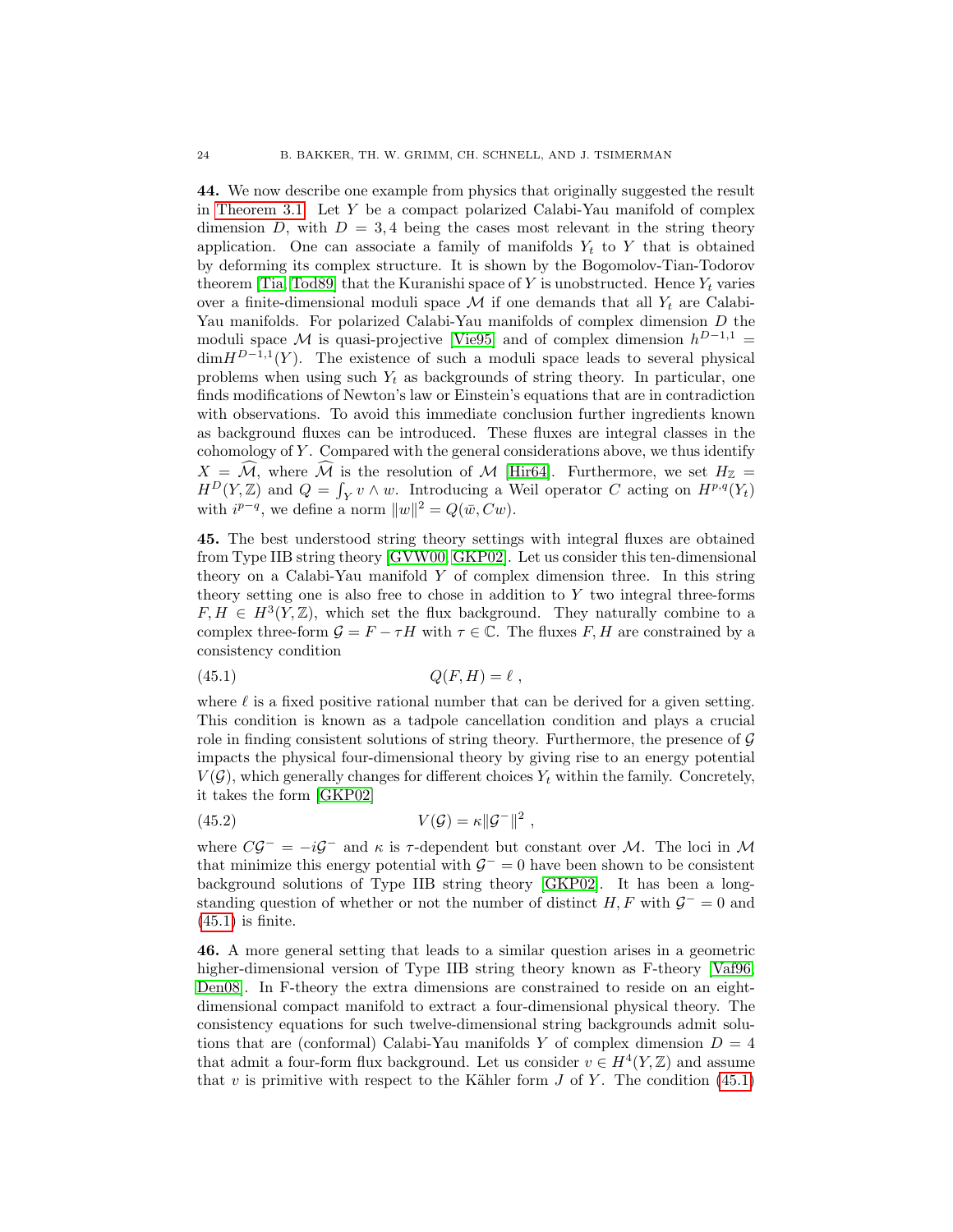generalizes to  $Q(v, v) = \ell$ , which is the consistency condition every solution to Ftheory with a compact Y has to satisfy. A non-trivial v induces again an energy potential

(46.1) 
$$
V(v) = \lambda \|v_{-}\|^2,
$$

where  $Cv_ - = -v_ -$  and  $\lambda$  is a constant.  $V(v)$  changes in the family  $Y_t$  and hence is a function on the moduli space  $\mathcal M$ . The self-dual loci in  $\mathcal M$  are by definition those that satisfy  $Cv = v$  and hence minimize  $V(v)$ . They comprise consistent solutions to F-theory and are of central interest to some of the most prominent scenarios on realizing our four-dimensional universe in string theory. Each choice of  $v$  satisfying these consistency conditions can imply different values for physical observables. It is thus of profound importance to know if there are infinitely many choices for  $v$ .

47. Finiteness statements about the set of self-dual  $v \in H^4(Y, \mathbb{Z})$  with  $Q(v, v) = \ell$ have been conjectured in [\[Dou03,](#page-25-20) [AD06\]](#page-24-7). In order to provide evidence for these statements and to estimate the number of distinct solutions it was suggested in [\[AD04,](#page-24-8) [DD04\]](#page-25-21) to introduce a critical point density on the moduli space. Mathematically rigorous proofs on estimating this density were given in [\[DSZ04,](#page-25-22) [DSZ06a,](#page-25-23) [DSZ06b\]](#page-25-24). Strong finiteness results have been shown in [\[DL06,](#page-25-25) [LD13\]](#page-25-26) for a certain index counting solutions to the self-duality relations for Calabi-Yau manifolds by applying a Gauss-Bonnet-Chern theorem on the moduli space. In this work we have given an affirmative answer to the finiteness conjectures without using a density function. We have also shown that in the complex structure moduli space there is no need to introduce a refined notion of physically distinct vacua to ensure finiteness as suggested in [\[AD06\]](#page-24-7). The finiteness statement is centrally based on the definability of the period mapping which suffices to exclude the pathological examples discussed in [\[AD06\]](#page-24-7). In dimension 1, it is possible to prove [Theorem 3.1](#page-1-0) along the lines of [\[CDK95\]](#page-25-0), by using more details about the SL(2)-orbit theorem [\[Sch20\]](#page-25-27), see also [\[Gri21\]](#page-25-28) for a sketch of the argument. In higher dimensions, this kind of argument looks completely infeasible.

# **REFERENCES**

- <span id="page-24-8"></span>[AD04] Sujay Ashok and Michael R. Douglas, Counting flux vacua, JHEP 01 (2004), 060.
- <span id="page-24-7"></span>[AD06] Bobby Samir Acharya and Michael R Douglas, A Finite landscape?
- <span id="page-24-2"></span>[BBKT20] Benjamin Bakker, Yohan Brunebarbe, Bruno Klingler, and Jacob Tsimerman, Definability of mixed period maps, 2020.
- <span id="page-24-5"></span>[BHC62] Armand Borel and Harish-Chandra, Arithmetic subgroups of algebraic groups, Ann. of Math. (2) 75 (1962), 485-535. MR 147566
- <span id="page-24-3"></span>[BJ06] Armand Borel and Lizhen Ji, Compactifications of locally symmetric spaces, J. Differential Geom. 73 (2006), no. 2, 263–317. MR 2226955
- <span id="page-24-0"></span>[BKT20] Benjamin Bakker, Bruno Klingler, and Jacob Tsimerman, Tame topology of arithmetic quotients and algebraicity of Hodge loci, J. Amer. Math. Soc. 33 (2020), no. 4, 917–939. MR 4155216
- <span id="page-24-1"></span>[BL18] Benjamin Bakker and Christian Lehn, The global moduli theory of symplectic varieties, arXiv:1812.09748 (2018).
- <span id="page-24-6"></span>[BM21] Benjamin Bakker and Scott Mullane, *Definable structures on flat bundles*, in preparation (2021).
- <span id="page-24-4"></span>[Bor19] Armand Borel, Introduction to arithmetic groups, University Lecture Series, vol. 73, American Mathematical Society, Providence, RI, 2019, Translated from the 1969 French original [ MR0244260] by Lam Laurent Pham, Edited and with a preface by Dave Witte Morris. MR 3970984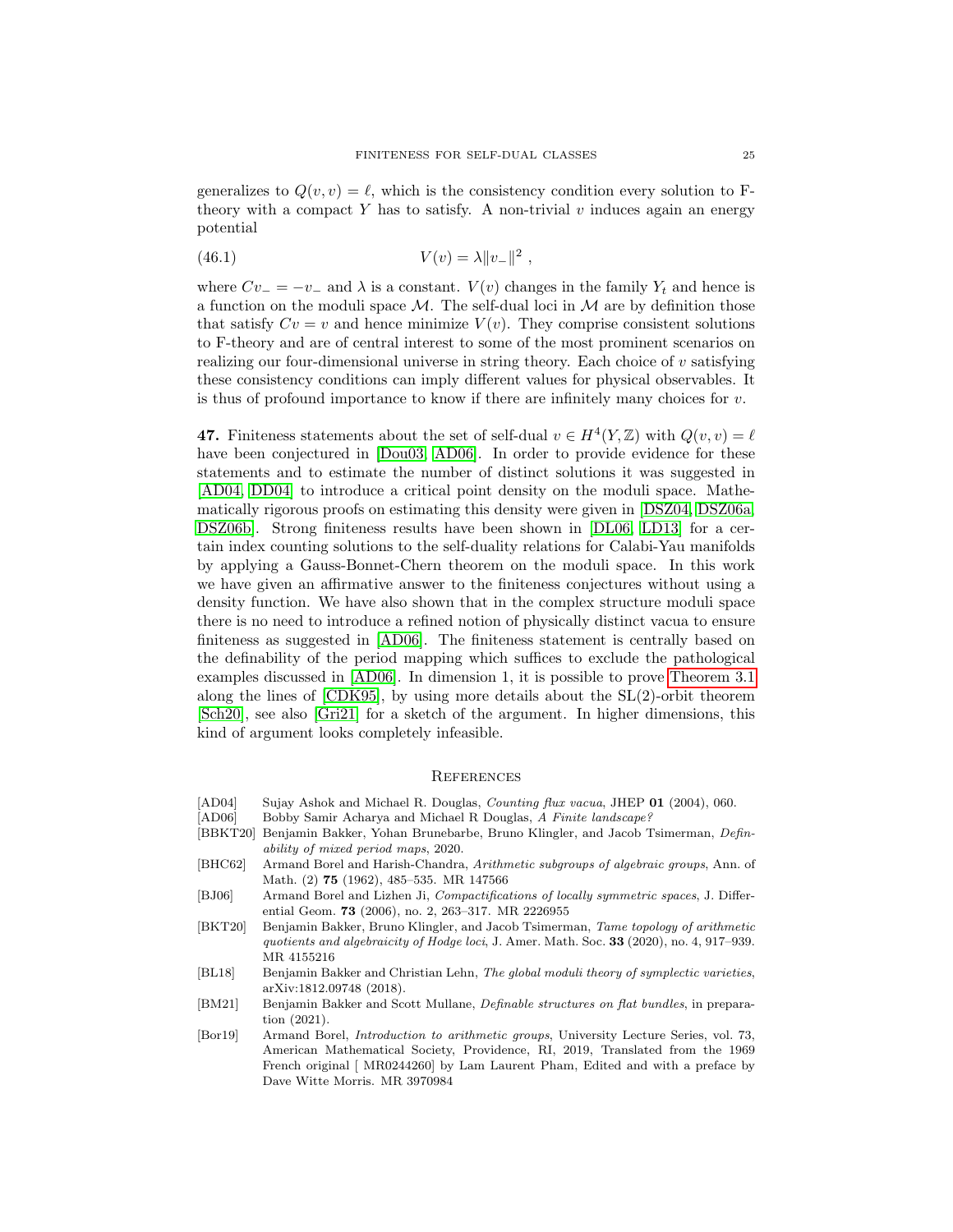- <span id="page-25-7"></span>[BS73] A. Borel and J.-P. Serre, Corners and arithmetic groups, Comment. Math. Helv. 48 (1973), 436–491. MR 387495
- <span id="page-25-0"></span>[CDK95] Eduardo Cattani, Pierre Deligne, and Aroldo Kaplan, On the locus of Hodge classes, J. Amer. Math. Soc. 8 (1995), no. 2, 483–506. MR 1273413 (95e:14003)
- <span id="page-25-4"></span>[CK89] Eduardo Cattani and Aroldo Kaplan, Degenerating variations of Hodge structure, Astérisque (1989), no. 179-180, 9, 67-96, Actes du Colloque de Théorie de Hodge (Luminy, 1987). MR 1042802 (91k:32019)
- <span id="page-25-3"></span>[CKS86] Eduardo Cattani, Aroldo Kaplan, and Wilfried Schmid, *Degeneration of Hodge struc*tures, Ann. of Math. (2) 123 (1986), no. 3, 457–535. MR 840721 (88a:32029)
- <span id="page-25-21"></span>[DD04] Frederik Denef and Michael R. Douglas, Distributions of flux vacua, JHEP 05 (2004), 072.
- <span id="page-25-19"></span>[Den08] Frederik Denef, Les Houches Lectures on Constructing String Vacua, Les Houches 87 (2008), 483–610.
- <span id="page-25-25"></span>[DL06] Michael R. Douglas and Zhiqin Lu, On the geometry of moduli space of polarized Calabi-Yau manifolds.
- <span id="page-25-20"></span>[Dou03] Michael R. Douglas, The Statistics of string / M theory vacua, JHEP 05 (2003), 046.
- <span id="page-25-22"></span>[DSZ04] Michael R. Douglas, Bernard Shiffman, and Steve Zelditch, Critical points and supersymmetric vacua, Commun. Math. Phys. 252 (2004), 325-358.
- <span id="page-25-23"></span>[DSZ06a] , Critical points and supersymmetric vacua, II: Asymptotics and extremal metrics, J. Diff. Geom.  $72$  (2006), no. 3, 381-427.
- <span id="page-25-24"></span>[DSZ06b] , Critical points and supersymmetric vacua. III. String/M models, Commun. Math. Phys. 265 (2006), 617-671.
- <span id="page-25-17"></span>[GKP02] Steven B. Giddings, Shamit Kachru, and Joseph Polchinski, Hierarchies from fluxes in string compactifications, Phys. Rev. D  $66$  (2002), 106006.
- <span id="page-25-28"></span>[Gri21] Thomas W. Grimm, Moduli space holography and the finiteness of flux vacua, JHEP 10 (2021), 153.
- <span id="page-25-16"></span>[GVW00] Sergei Gukov, Cumrun Vafa, and Edward Witten, CFT's from Calabi-Yau four folds, Nucl. Phys. B 584 (2000), 69–108, [Erratum: Nucl.Phys.B 608, 477–478 (2001)].
- <span id="page-25-15"></span>[Hir64] Heisuke Hironaka, Resolution of singularities of an algebraic variety over a field of characteristic 0, Ann. of Math.,79:109–326, 1964.
- <span id="page-25-11"></span>[Kli90] Helmut Klingen, Introductory lectures on Siegel modular forms, Cambridge Studies in Advanced Mathematics, vol. 20, Cambridge University Press, Cambridge, 1990. MR 1046630
- <span id="page-25-12"></span>[Kne02] Martin Kneser, Quadratische Formen, Springer-Verlag, Berlin, 2002, Revised and edited in collaboration with Rudolf Scharlau. MR 2788987
- <span id="page-25-26"></span>[LD13] Zhiqin Lu and Michael R. Douglas, Gauss-Bonnet-Chern theorem on moduli space, Math. Ann. 357 (2013), 469–511.
- <span id="page-25-8"></span>[Orr18] Martin Orr, Height bounds and the Siegel property, Algebra Number Theory 12 (2018), no. 2, 455–478. MR 3803710
- <span id="page-25-10"></span>[OS21] Martin Orr and Christian Schnell, Correction to "Height bounds and the Siegel property", submitted (2021).
- <span id="page-25-9"></span>[Sch73] Wilfried Schmid, Variation of Hodge structure: the singularities of the period mapping, Invent. Math. 22 (1973), 211–319. MR 0382272 (52 #3157)
- <span id="page-25-27"></span>[Sch20] Christian Schnell, Personal letter to Thomas Grimm, dated March 4, 2020.
- <span id="page-25-13"></span>[Tia] Gang Tian, Smoothness of the universal deformation space of compact calabi-yau manifolds and its peterson-weil metric, pp. 629–646.
- <span id="page-25-14"></span>[Tod89] Andrey N. Todorov, The Weil-Petersson geometry of the moduli space of  $SU(n \geq 1)$ 3) (Calabi-Yau) manifolds. I, Communications in Mathematical Physics 126 (1989), no. 2, 325 – 346.
- <span id="page-25-18"></span>[Vaf96] Cumrun Vafa, Evidence for F theory, Nucl. Phys. B 469 (1996), 403–418.
- <span id="page-25-5"></span>[vdD98] Lou van den Dries, Tame topology and o-minimal structures, London Mathematical Society Lecture Note Series, vol. 248, Cambridge University Press, Cambridge, 1998. MR 1633348
- <span id="page-25-6"></span>[vdDM96] Lou van den Dries and Chris Miller, Geometric categories and o-minimal structures, Duke Math. J. 84 (1996), no. 2, 497–540. MR 1404337
- <span id="page-25-1"></span>[Ver15] Misha Verbitsky, Ergodic complex structures on hyperkähler manifolds, Acta Math. 215 (2015), no. 1, 161–182. MR 3413979
- <span id="page-25-2"></span>[Ver17] , Ergodic complex structures on hyperkähler manifolds: an erratum.